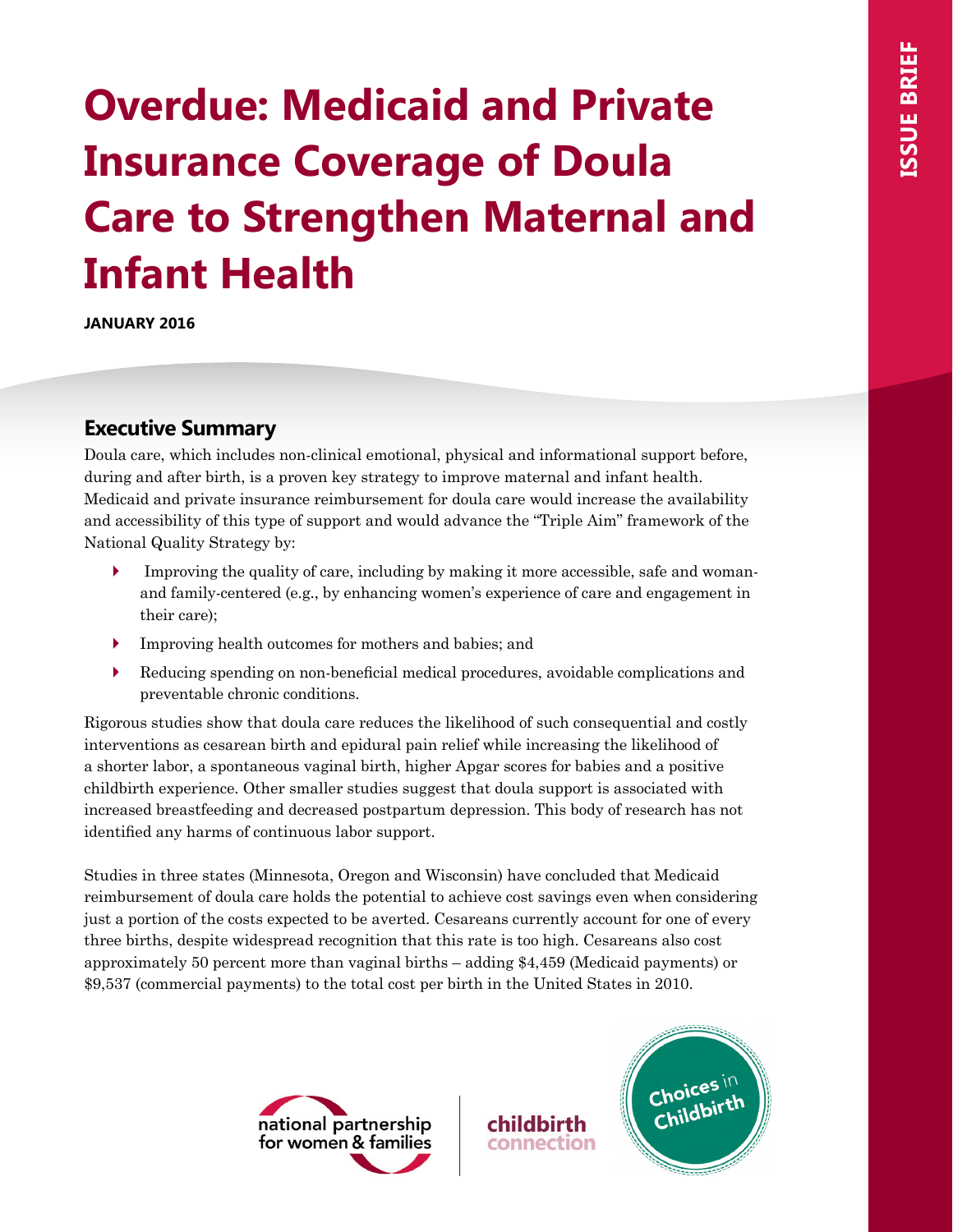Because doula support increases the likelihood of vaginal birth, it lowers the cost of maternity care while improving women's and infants' health. Other factors that would contribute to cost savings include reduced use of epidural pain relief and instrument assisted births, increased breastfeeding and a reduction in repeat cesarean births, associated complications and chronic conditions.

Because the benefits are particularly significant for those most at risk of poor outcomes, doula support has the potential to reduce health disparities and improve health equity. Doula programs in underserved communities have had positive outcomes and are expanding, but the persistent problem of unstable funding limits their reach and impact.

In August 2013, the Centers for Medicare and Medicaid Services (CMS) Expert Panel on Improving Maternal and Infant Health Outcomes in Medicaid/ CHIP included providing coverage for continuous doula support during labor among its recommendations.

**"One of the most effective tools to improve labor and delivery outcomes is the continuous presence of support personnel, such as a doula."** 

**— "Safe Prevention of the Primary Cesarean Delivery," Consensus Statement, American College of Obstetricians and Gynecologists and the Society for Maternal-Fetal Medicine, March 2014.** 

Currently, only two states – Minnesota and Oregon – have passed targeted legislation to obtain Medicaid reimbursement for doula support, including continuous support during labor and birth, as well as several prenatal and postpartum home visits. Implementation has been challenging, and bureaucratic hurdles make obtaining reimbursement difficult. At this time, few doulas, if any, have actually received Medicaid reimbursement in either state. Across the country, a relatively small number of doula agencies have contracted with individual Medicaid managed care organizations and other health plans to cover doula services. The extent of these untracked local arrangements is unknown.

The recently revised CMS Preventive Services Rule (42 CFR §440.130(c)) opens the door for additional state Medicaid programs to cover doula services under a new regulation allowing reimbursement of preventive services provided by non-licensed service providers. However, the absence of clear implementation policies or national coordination would require each state to spend considerable resources devising new processes and procedures to achieve Medicaid reimbursement for doula support.

## **Key Recommendations for Increasing Public and Private Coverage of Birth Doula Services**

- ` Congress should designate birth doula services as a mandated Medicaid benefit for pregnant women based on evidence that doula support is a cost-effective strategy to improve birth outcomes of women and babies and reduce health disparities with no known harms.
- ` Until this broad, optimal solution is attained, CMS should develop a clear, standardized pathway for establishing reimbursement for doula services, including prenatal and postpartum visits and continuous labor support, in all state Medicaid agencies and Medicaid managed care plans. CMS should provide guidance and technical assistance to states to facilitate this coverage.
- ` State Medicaid agencies should take advantage of the recent revision of the Preventive Services Rule, 42 CFR §440.130(c), to amend their state plans to cover doula support. States should also include access to doula support in new and existing Delivery System Reform Incentive Payment (DSRIP) waiver programs.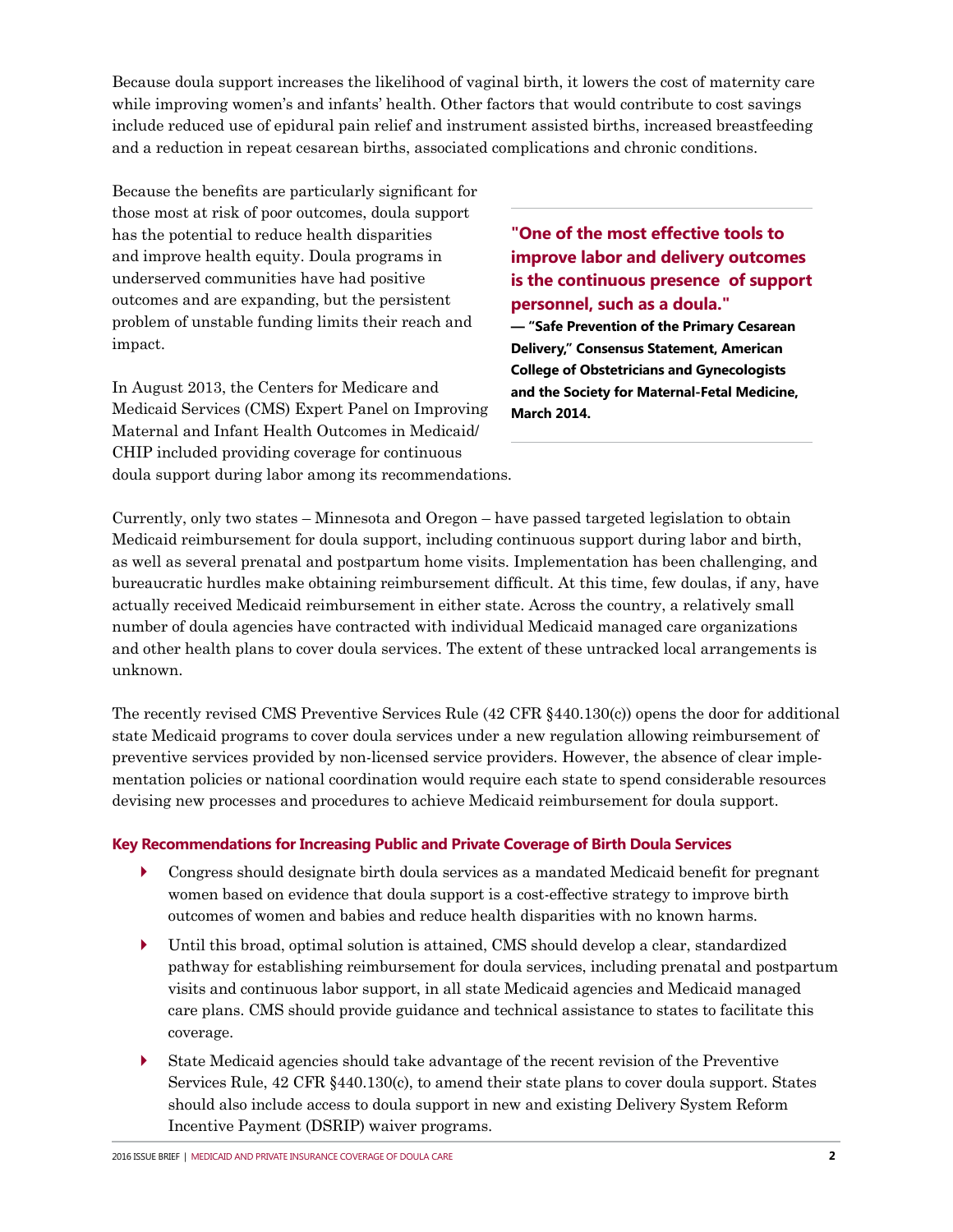- ` The U.S. Preventive Services Task Force (USPSTF) should determine whether continuous labor support by a trained doula falls within the scope of its work and, if so, should determine whether labor support by a trained doula meets its criteria for recommended preventive services.
- ` Managed care organizations and other private insurance plans as well as relevant innovative payment and delivery systems with options for enhanced benefits should include support by a trained doula as a covered service.
- ` State legislatures should pass legislation mandating private insurance coverage of doula services.

# **What is Doula Care?**

Doulas are trained to provide non-clinical emotional, physical and informational support for women before, during and after labor and birth. Birth doulas provide hands-on comfort measures, share resources and information about labor and birth and facilitate positive communication between women and their maternity care providers by helping women articulate their questions, preferences and values.

In addition to providing continuous support during labor, birth doulas typically meet with clients one or more times at the end of pregnancy, as well as early in the postpartum period, although some hospital-based doula programs provide care only during labor and birth. In the postpartum period, doulas may offer help with newborn feeding and other care, emotional and physical recovery from birth, coping skills and appropriate referrals as necessary.

Community-based doula programs offer culturally appropriate, broad support to women in at-risk and underserved communities. Such programs offer services tailored to the specific needs of the community they serve at no or very low cost to women. In addition to birthing support, communitybased doulas often make prenatal and postpartum home visits with clients to provide childbirth and breastfeeding education, offer referrals for needed health or social services, inform the client about birth options and assist with creating birth plans, and support attachment and responsive parenting.1 Some programs provide only a few home visits or birth-only support.

Community-based doulas are specially trained community health workers (CHWs), women who are usually trusted members of the community they serve. CHWs may be particularly well-suited to address issues related to discrimination and disparities by bridging language and cultural gaps and serving as a health navigator or liaison between the client and service providers.<sup>2</sup>

Payment for doula services is largely out of pocket, with the exception of community-based doula programs and some health plans. Lack of reliable reimbursement is a barrier to access to doula care, especially for women with limited means.

# **Why Do Women Need Doula Care?**

The current system of maternity care in the United States is failing to meet the needs of our women and families. Available data suggest that the United States spends more on childbirth-related care than any other nation,<sup>3</sup> yet our performance and international ranking on numerous key maternal and infant health indicators lag behind those of many other countries. World Health Organization data published in 2014 identify 36 nations with a lower infant mortality rate, 62 with a lower maternal mortality ratio, and 97 with a higher rate of exclusive breastfeeding to six or more months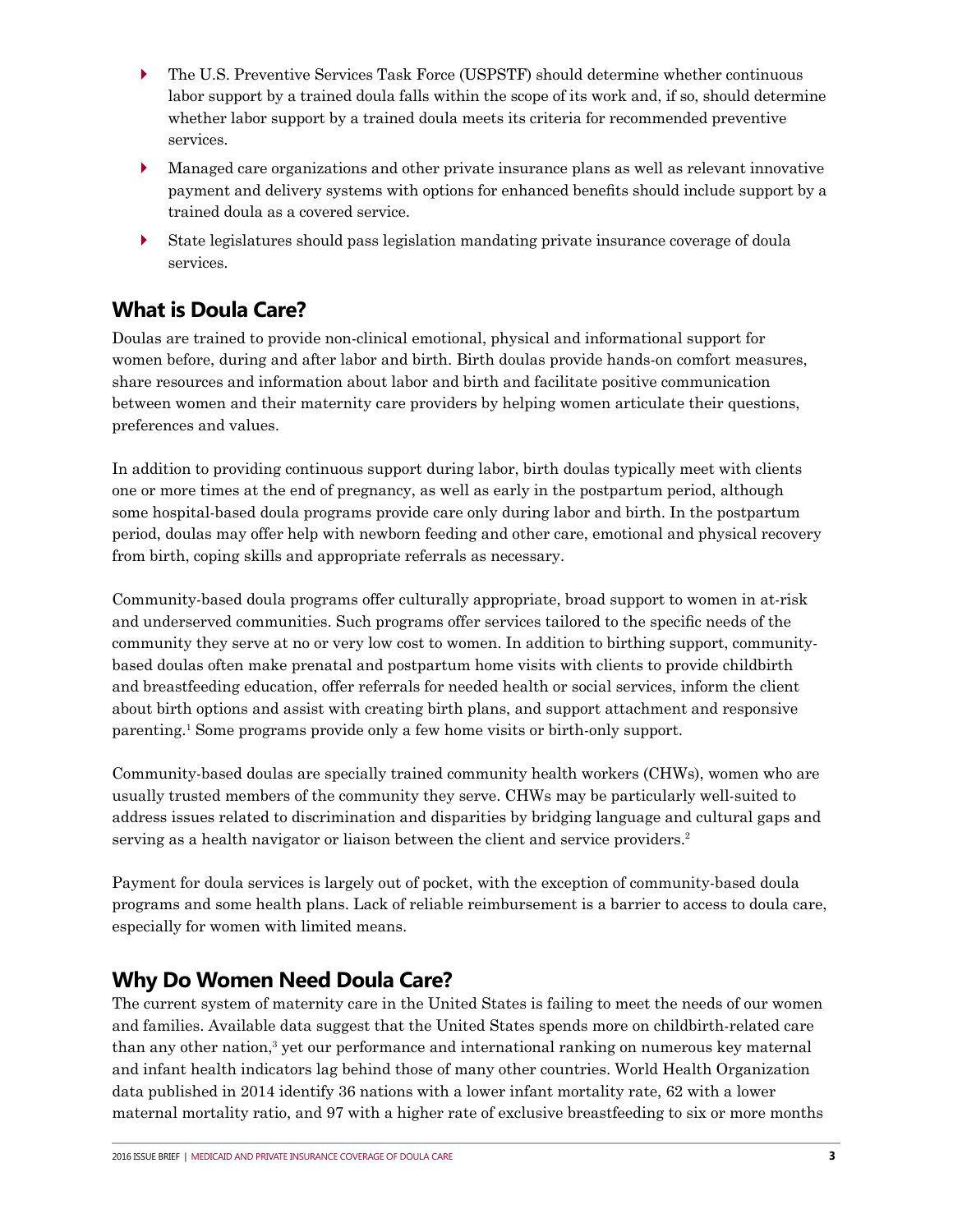than the United States.4 "Severe maternal events" – complications of pregnancy or birth that are severe enough to be or become life threatening – have been rapidly rising in the United States, reaching a total of 60,000 women a year.<sup>5</sup> Relative to Asian and Pacific Islander and white women, black, American Indian and Alaska Native and Hispanic women experience disparities for many maternal and infant health measures.<sup>6</sup>

Medicaid and private insurance reimbursement for doula care would significantly increase access to this beneficial service and would improve the quality and value of publicly and privately funded maternity care, consistent with the "Triple Aim" of the Department of Health and Human Service's National Quality Strategy:7

- ` Improving the quality of care, including by making it more accessible, safe and womanand family-centered (e.g., by enhancing women's experience of care and engagement in their care);
- ` Improving health outcomes for mothers and babies; and
- $\triangleright$  Reducing spending on non-beneficial medical procedures, avoidable complications and preventable chronic conditions.

**Authors [of the 2013 Cochrane systematic review] concluded that benefits are so substantial that "all women should have continuous support during labour."** 

High-quality scientific research strongly and consistently supports the benefits of doula care. The 2013 Cochrane systematic review of effects of continuous labor support analyzed data from 22 individual studies involving more than 15,000 women. Authors concluded that the benefits are so substantial that "all women should have continuous support during labour." The review found no known harms of such care and determined that caregivers such as doulas who are present solely to provide continuous labor support offer a broader range of benefits with greater impact than either nurses or other hospital staff or a woman's friend or family member.<sup>8</sup> A review of 41 birth practices in the *American Journal of Obstetrics and Gynecology* in 2008 using the methodology of the USPSTF concluded that doula support was among the most effective of all those reviewed – one of only three to receive an "A" grade.<sup>9</sup>

Despite the strength of the evidence supporting doula care, the American College of Obstetricians and Gynecologists (ACOG) and the Society for Maternal-Fetal Medicine (SMFM) reported that continuous labor support is likely underutilized, $10$  suggesting the need for policy changes that will increase access to doula care, particularly for those at greatest risk of poor outcomes.

# **Improving the Health of Women and Babies**

Doula support increases the likelihood of safer, healthier and more satisfying births $11$  and reduces health disparities.12,13 By providing continuous emotional and hands-on, physical support throughout labor and delivery, doulas help women experience healthy birth practices with less use of interventions. By avoiding consequential unwarranted and unwanted procedures and medications,<sup>14</sup> doula care reduces the likelihood of complications and improves the long-term health of women and infants.15,16,17

Most women giving birth in the United States are in good health with low-risk pregnancies. Research shows that supporting normal, healthy physiologic processes around the time of birth is the optimal model of care for the majority of women and babies<sup>22</sup> – an approach that is "low-tech"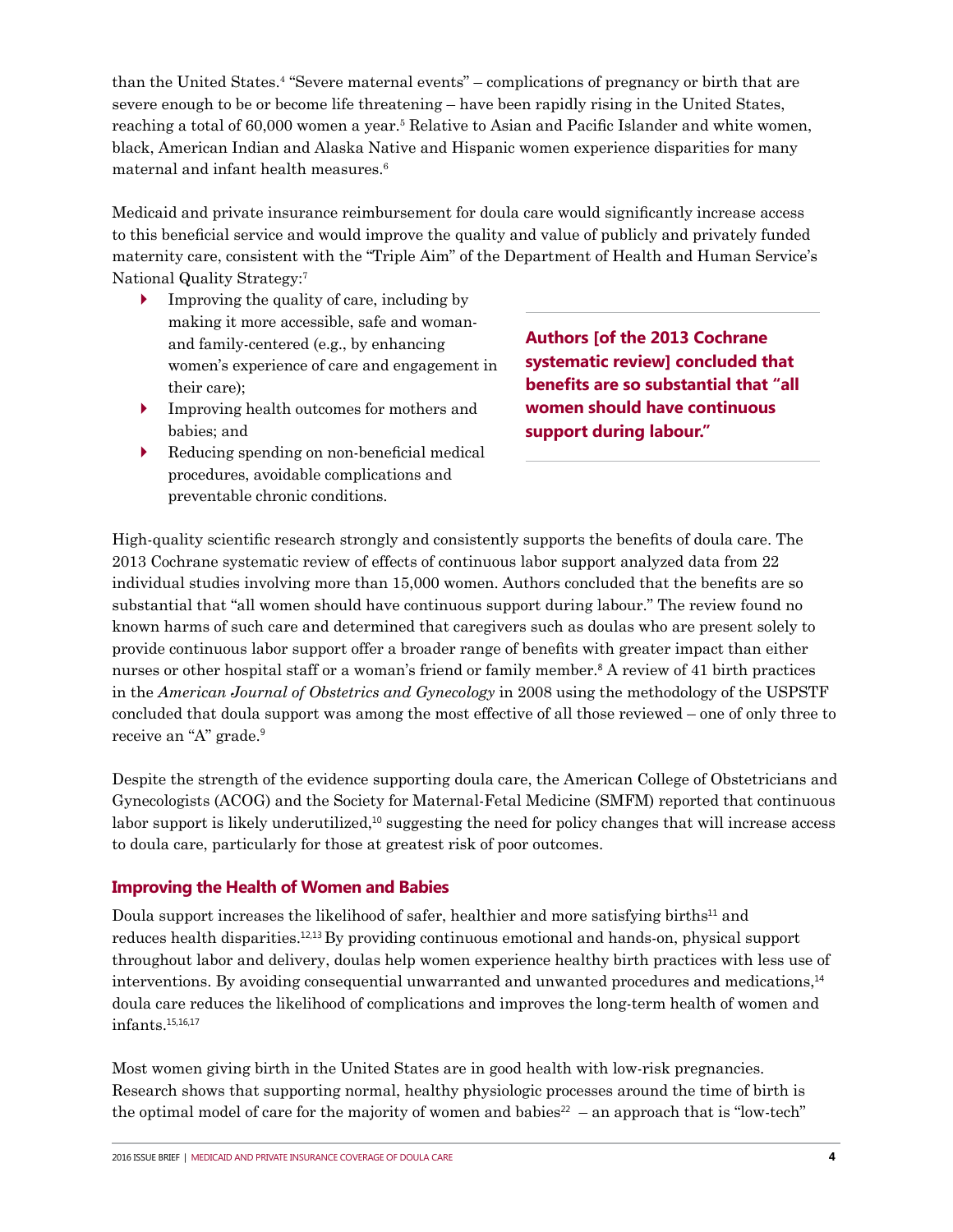and "high-touch." Doula care helps mitigate the highly medicalized approach to maternity care that has become the norm, resulting in an overuse of some medical procedures, even in circumstances where there is no evidence to demonstrate their benefits.<sup>23</sup>

The documented impact of doula support on the cesarean rate alone is of major significance. One in three births is now by cesarean (32.2 percent in 2014), a 56 percent increase from 1996.<sup>24</sup> The cesarean rate has increased for all groups of women, including those at very low risk for this procedure.25,26 Rising rates of cesarean birth in the United States have not led to better maternal or infant health.<sup>27</sup>

Cesareans have been associated with an increased risk of serious short- and long-term complications.28,29 Between 1998 and 2011, life-threatening, severe maternal complications of birth more than doubled.<sup>30</sup> The increase in many of these complications has been associated with rising cesarean rates.<sup>31</sup> The risk of severe maternal complications is three times greater following a cesarean and may include maternal death, cardiac arrest, hysterectomy, blood clots and major infections, as well as result in longer hospital stays and a greater chance of hospital readmission.<sup>32</sup> Risks are magnified in subsequent pregnancies, with the risk of several serious types of placental complication rising

#### **The Benefits of Doula Care**

The Cochrane review of effects of continuous labor support offers what is widely understood to be the most trustworthy type of evidence: systematic review of randomized controlled trials. It concludes that continuous support during labor lowers the likelihood of having a:

- Cesarean birth
- Labor with epidural or other pain medications
- Birth with forceps or vacuum assistance
- Negative childbirth experience
- ` Baby with a low five-minute Apgar score

It increases the likelihood of having a:

Shorter labor

Spontaneous vaginal birth $18$ Some studies of doula support have found that such care is associated with:

- Increased breastfeeding<sup>19</sup>
- ` Decreased likelihood of developing postpartum depression<sup>20,21</sup>

exponentially with each repeat cesarean.<sup>33,34,35</sup> Systematic reviews have found that babies born via cesarean face an increased risk of breathing problems<sup>36</sup> and such chronic diseases as asthma,<sup>37</sup> Crohn's disease,<sup>38</sup> Type 1 diabetes,<sup>39</sup> allergies,<sup>40</sup> autism spectrum disorder<sup>41</sup> and obesity.<sup>42</sup>

Doula support also helps reduce the use of several other medical interventions, and the type of labor support provider makes a big difference. Compared with women without labor support, labor support provided by doulas has consistently been found to be more beneficial than labor support provided by nurses and other members of the hospital staff (associated with fewer, less effective benefits) and by a member of the woman's social network (associated solely with greater satisfaction). Compared with no labor support, doula-provided labor support has been shown on average to involve a:

- $\triangleright$  28 percent reduction in cesarean births;
- ` 9 percent reduction in use of any pain medications;
- 31 percent reduction in use of synthetic oxytocin to speed up labor;
- 34 percent reduction in reporting a negative birth experience; and
- ` 12 percent greater likelihood of having a spontaneous vaginal birth.<sup>43</sup>

**Compared with no labor support, doula-provided labor support has been shown, on average, to involve a 28 percent reduction in cesarean births.**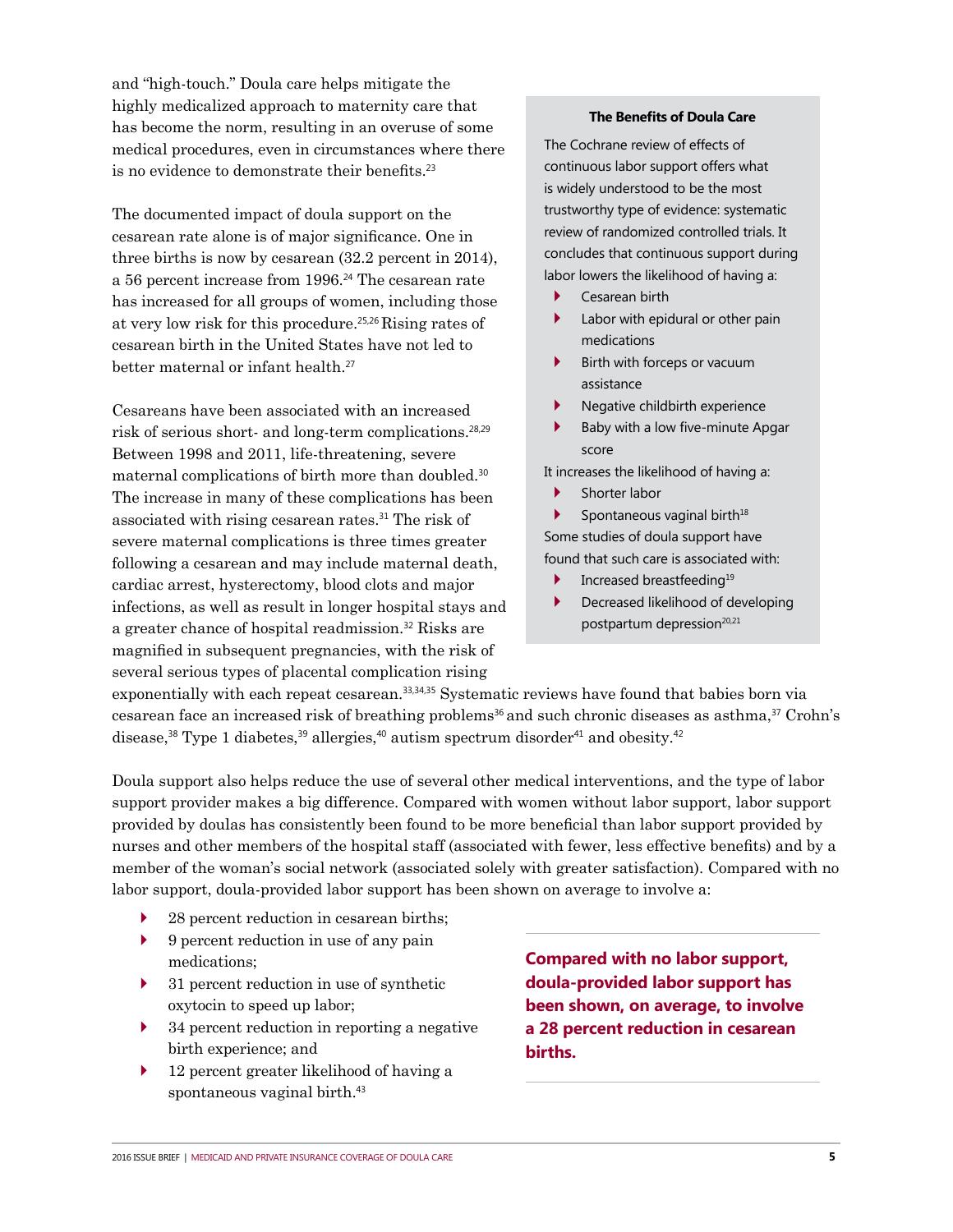Care provided by trained, experienced doulas also appears to increase the establishment and duration of breastfeeding44,45,46 and may help identify and reduce postpartum depression and improve parentinfant interaction.47,48 Increasing breastfeeding has been a top public health priority, because it is linked to reduction in the risk of asthma, obesity, diabetes and ear infections in babies, and the risk of heart disease, obesity, diabetes and breast and ovarian cancers in women.49,50 A recent study supported by the Centers for Disease Control and Prevention (CDC) and the Health Resources and Services Administration (HRSA) assessed the outcomes in multiple HealthConnect One communitybased doula program sites and found a dramatic increase in breastfeeding duration and exclusivity in women from populations that traditionally experience some of the lowest breastfeeding rates.<sup>51</sup> The CDC has recommended doula care as a strategy to increase breastfeeding.<sup>52</sup>

Doula care is also an important component of maternity care from the perspective of our growing understanding of innate hormonally-driven childbearing processes. A recent, comprehensive synthesis of the literature finds that physiologic processes foster safe and effective labor, birth, maternal behaviors, maternal-newborn attachment, and breastfeeding, whereas common medical procedures during childbirth, such as epidural pain relief and cesarean birth, interfere with these processes and diminish their benefits. Consistent with these findings, labor support by doulas appears to enhance the functioning of major hormone systems and limit stress responses that can interfere with labor progress. This in turn reduces the need to use interventions with established side effects and helps keep women and babies healthy.<sup>53</sup>

## **Eliminating Disparities**

Providing access to doula services to women of color and low-income women – populations facing the worst maternal and infant outcomes – can reduce disparities by improving the care and health of those with the greatest need. Community-based doula programs offer culturally appropriate doula support to women in underserved communities, generally at no charge to the client.

Some community-based doula programs engage and educate trusted members of the community they serve to become birth doulas and home visitors who can provide childbirth education, breastfeeding support and help navigating the health care system, as well as continuous support during labor and birth. The CDC and HRSA support community-based doula programs as a promising approach to meeting the needs of vulnerable and high-risk mothers and families.<sup>54</sup>

**Childbirth Connection's national Listening to Mothers III survey found that just 6 percent of women who gave birth in hospitals experienced labor support from a doula.** 

Community-based programs have achieved positive results, such as reducing cesareans and increasing breastfeeding, in communities across the United States, improving outcomes and care practices, elevating the voices of women in disenfranchised communities and taking a comprehensive approach to maternal health by linking women with a variety of support services.55,56

Childbirth Connection's national *Listening to Mothers III* survey found that just six percent of women who gave birth in hospitals from 2011 to 2012 experienced labor support from a doula. Medicaid beneficiaries were half as likely as privately insured women to know about doula care (19 percent versus 36 percent).<sup>57</sup> However, underserved women were disproportionately interested in using doula care. Among women who did not experience but knew about this type of care, Medicaid beneficiaries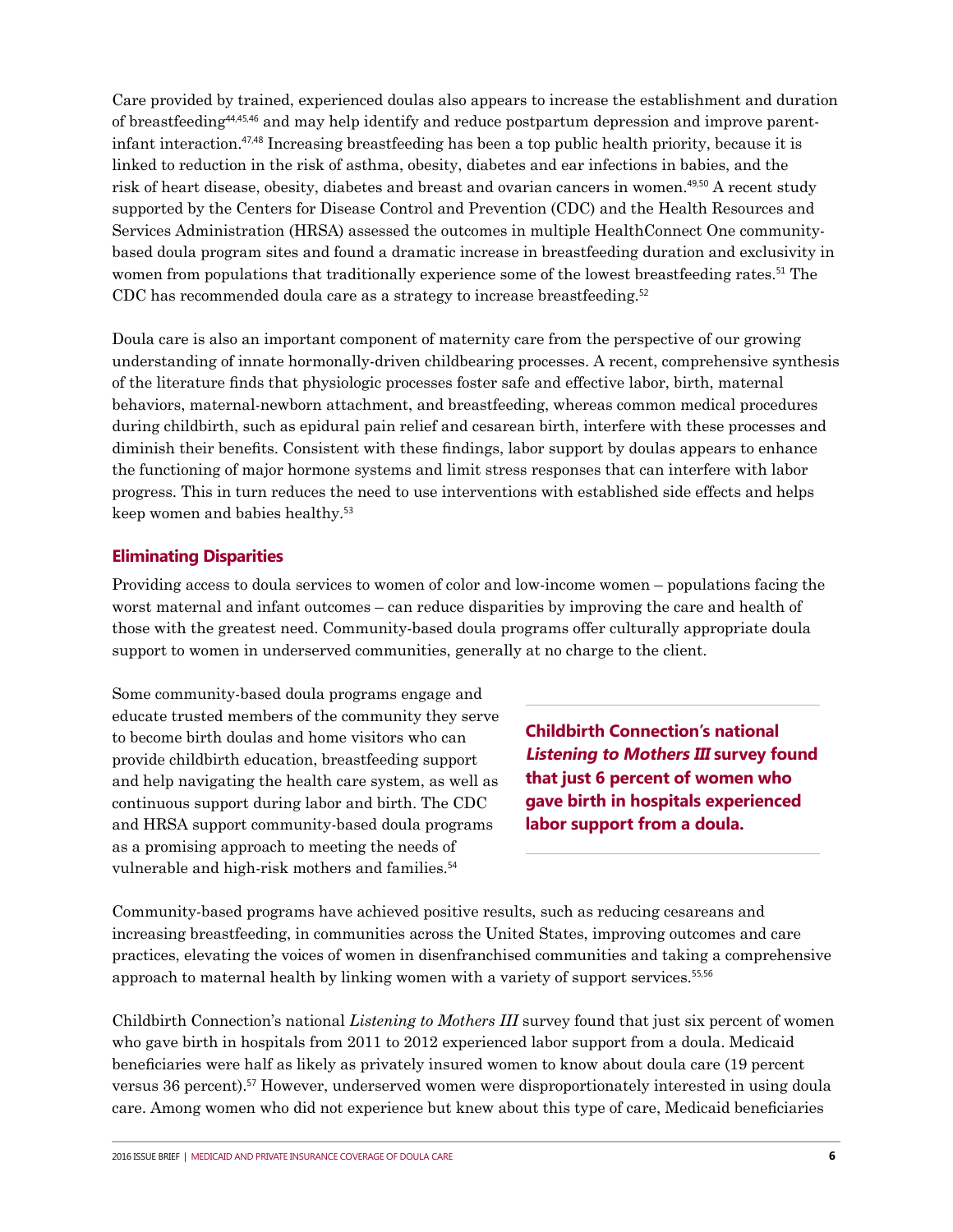were far more likely to have wanted doula care than women with private insurance (35 percent versus 21 percent), as were black non-Hispanic and Hispanic women compared with white non-Hispanic women (39 percent versus 30 percent versus 22 percent).<sup>58</sup> Moreover, research suggests that maternal health benefits derived from doula support are greatest among women from low-income and socially disadvantaged communities and those facing language or cultural barriers.<sup>59</sup>

## **Enhancing Women's Experience of Care**

Doulas improve women's satisfaction and experience of care by strengthening their engagement in care decisions.60,61,62 By offering resources to help women educate themselves in advance and by assisting women in establishing and maintaining positive communications with their maternity care providers, doulas strengthen women's capacity to make informed decisions about their own health care. Having a sense of control and involvement in maternity care decision-making are key factors in women's satisfaction with the childbirth experience.<sup>63,64</sup>

Research shows that many women do not have enough information about the maternity care choices they face or the risks and benefits of various options.<sup>65</sup> Women have reported feeling that they do not have the capacity to be actively engaged in their maternity care decisions because their input or concerns are dismissed, ignored or not heard.<sup>66,67</sup>

The Affordable Care Act prioritizes the experience of care as an essential quality component and has created financial incentives to improve it. In 2012, CMS instituted a new system for hospital reimbursement, with experience of care survey scores impacting the level of incentive payments to hospitals; increasingly, private insurers are following suit.<sup>68</sup> Doulas can help facilities benefit from these incentives by emphasizing a woman-centered, individualized approach to care and by encouraging women to become more informed about and actively involved in care decisions.

# **Reducing the Cost of Care**

Childbirth-related hospital charges exceed charges for any other type of hospitalization.69,70 In 2013, hospitals billed \$126 billion for combined maternal and newborn care.<sup>71</sup> Obstetric care has become procedure intensive, even for low-risk women and newborns, contributing to the soaring maternity care costs. Studies conducted in Oregon, Minnesota and Wisconsin have found that Medicaid

reimbursement of doula support has the potential to reduce Medicaid expenditures by reducing the number of unnecessary cesareans, instrument assisted births and admissions to neonatal intensive care units based on Apgar scores.72,73,74 While more difficult to quantify, Oregon's analysis recognized, but did not calculate, the long- and short-term benefits of increased breastfeeding and reduced repeat cesareans with their attendant risk of morbidity and mortality.<sup>75</sup>

**Eliminating spending on nonbeneficial procedures, avoidable complications, and preventable chronic conditions would each contribute to significant savings that would cover the cost of doula care.** 

Eliminating spending on non-beneficial procedures, avoidable complications and preventable chronic conditions would each contribute to significant savings that would cover the cost of doula care. Existing analyses of potential cost savings are based primarily on calculations of the reduction in spending on cesarean sections at the time of a single pregnancy and birth. While that is the easiest to estimate and possibly the largest source of savings, the economic benefits of doula support in the present pregnancy extend beyond avoided cesareans in that pregnancy and continue well into the future.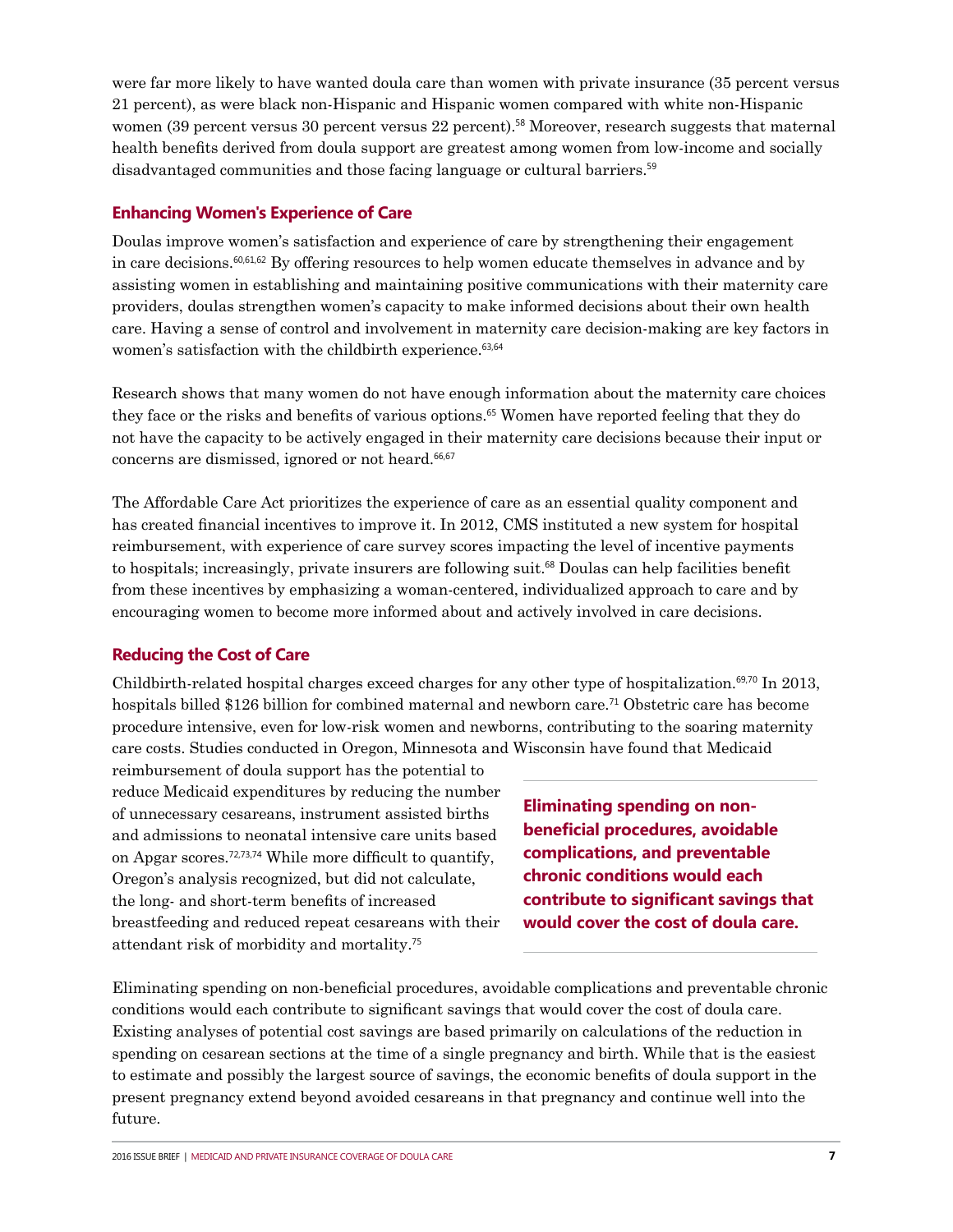Doula care has the potential to generate cost savings by:

- ` **Lowering cesarean rates:** Cesarean births cost about 50 percent more than vaginal births, whether paid for by Medicaid or by commercial insurance, adding \$4,459 and \$9,537, respectively, to the total payments per birth in the United States in 2010.<sup>76</sup> Because medical costs have risen steadily in the intervening period, these figures are conservative, and current numbers are substantially higher. If cesareans were decreased by 28 percent, the average achieved in the Cochrane review's meta-analysis of doula studies,<sup>77</sup> Medicaid and private insurance could potentially reduce spending on cesareans in the present pregnancy alone by \$646 million and \$1.73 billion, respectively, per year (see Table 1).
- ` **Reducing repeat cesareans:** About 90 percent of births following a cesarean are repeat cesareans, but few women with an initial vaginal birth have cesareans in subsequent births.<sup>78</sup> This means that avoiding the first cesarean reduces costs in future pregnancies.
- ` **Reducing the use of epidural analgesia:** The cost of epidural analgesia includes fees for the medication and anesthesia services, and the increased likelihood of additional interventions, including the use of medication to speed labor, bladder catheters, cesarean section for concern about the welfare of the baby, and evaluation and treatment of subsequent fevers, often an iatrogenic consequence of epidurals.<sup>79</sup>
- **Increasing rates of breastfeeding:** Breastfeeding improves the health of women and babies, and research suggests that \$31 billion could be saved nationwide (\$13 billion in pediatric and \$18 billion in maternal costs) if breastfeeding targets were reached.<sup>80,81</sup>
- ` **Reducing preventable complications and chronic conditions:** Cesareans, epidurals, vaginal birth assisted with vacuum or forceps and not breastfeeding increase the risk of complications and chronic conditions. By reducing use of these interventions and increasing breastfeeding, doulas can reduce spending on these long-term adverse effects (as described above).

| <b>United States, 2013</b>                                                | <b>Medicaid</b> | <b>Private Insurance</b> |
|---------------------------------------------------------------------------|-----------------|--------------------------|
| Number of births <sup>82</sup>                                            | 1,579,099       | 1,845,499                |
| Number of cesareans <sup>83</sup>                                         | 517,630         | 642,435                  |
| Cesarean rate <sup>84</sup>                                               | 32.8%           | 34.8%                    |
| Estimated cesareans preventable with<br>doula support (28%) <sup>85</sup> | 144,936         | 179,882                  |
| Average additional costs per cesarean <sup>86</sup>                       | \$4,459         | \$9,627                  |
| <b>Estimated savings per year</b>                                         | \$646,271,408   | \$1,731,722,089          |
| <b>Estimated savings per birth</b>                                        | \$409.27        | \$938.35                 |

*Table 1. Estimated Potential Reduction in Spending Limited to Cesareans in the Present Pregnancy*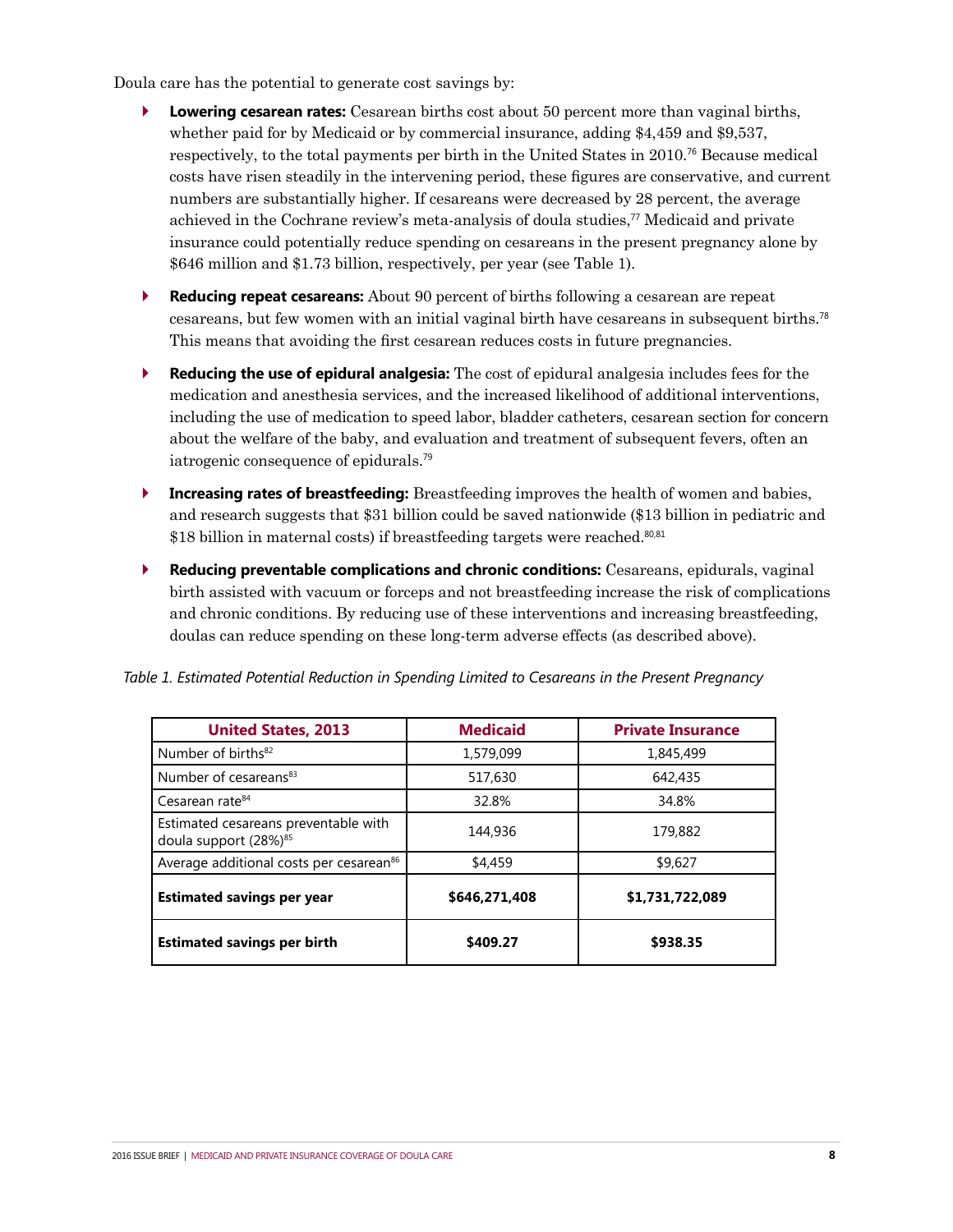# **Paths Forward**

To deliver the proven benefits of doula care to women and their babies, doula services must be widely available and accessible, which in turn requires the establishment of clear, system-wide pathways to reimbursement. Several approaches at the federal level hold the potential to achieve widespread, national access to doula services. While achieving these more far-reaching solutions is optimal, several interim more incremental strategies that are currently in place on a small scale should be expanded, clarified, and simplified to meaningfully increase access to doulas.

## **The Role of Medicaid**

Each year almost 4 million women give birth in the United States.<sup>87</sup> Medicaid covers nearly half of these births<sup>88</sup> and disproportionately serves vulnerable and disadvantaged families. As the nation's largest payor for childbirth care, Medicaid influences maternity care and reimbursement practices system-wide through its policies and standards.

In June 2012, CMS convened the Expert Panel on Improving Maternal and Infant Health Outcomes in Medicaid/CHIP to identify opportunities to enhance care, improve outcomes and reduce costs for mothers and babies enrolled in Medicaid and the Children's Health Insurance Program (CHIP). The Expert Panel presented its findings in August 2013 and included Medicaid coverage for continuous doula support during labor among the strategies recommended to enhance maternal care.89,90

**The most effective and far-reaching step to increase utilization of doula support among women in underserved communities would be for Congress to mandate coverage of this high-value service for pregnant Medicaid beneficiaries.**

The most effective and far-reaching step to increase utilization of doula support among women in underserved communities would be for Congress to mandate coverage of this high-value service for pregnant Medicaid beneficiaries. Prior to federal legislative action, states have several possible pathways to expand Medicaid coverage of doula support. While these pathways are described below in more detail, CMS could amplify the impact of state action by providing states with the support, guidance and technical clarifications needed to facilitate the adoption of innovative practices. By providing technical expertise and sharing successful state strategies, CMS could reduce the duplication of efforts from state to state and allow more efficient and timely uptake of successful strategies.

#### **Non-Licensed Health Professional Rule**

On July 15, 2013, CMS published its final rule (CMS-2334-F) expanding the definition of who can provide preventive services covered by Medicaid. To ensure "robust provision of services designed to assist beneficiaries in maintaining a healthy lifestyle and avoiding unnecessary health care costs," CMS revised "42 CFR 440.130(c) to accurately reflect the statutory language that physicians or other licensed practitioners recommend these services but that preventive services may be provided, at state option, by practitioners other than physicians or other licensed practitioners."<sup>91</sup> Previously, Medicaid required that services be "provided by a physician or other licensed practitioner...," but the newest rule now grants individual states the option to reimburse for preventive services that have been recommended by a physician or other licensed medical provider (such as a midwife), but provided by a non-licensed practitioner.<sup>92</sup>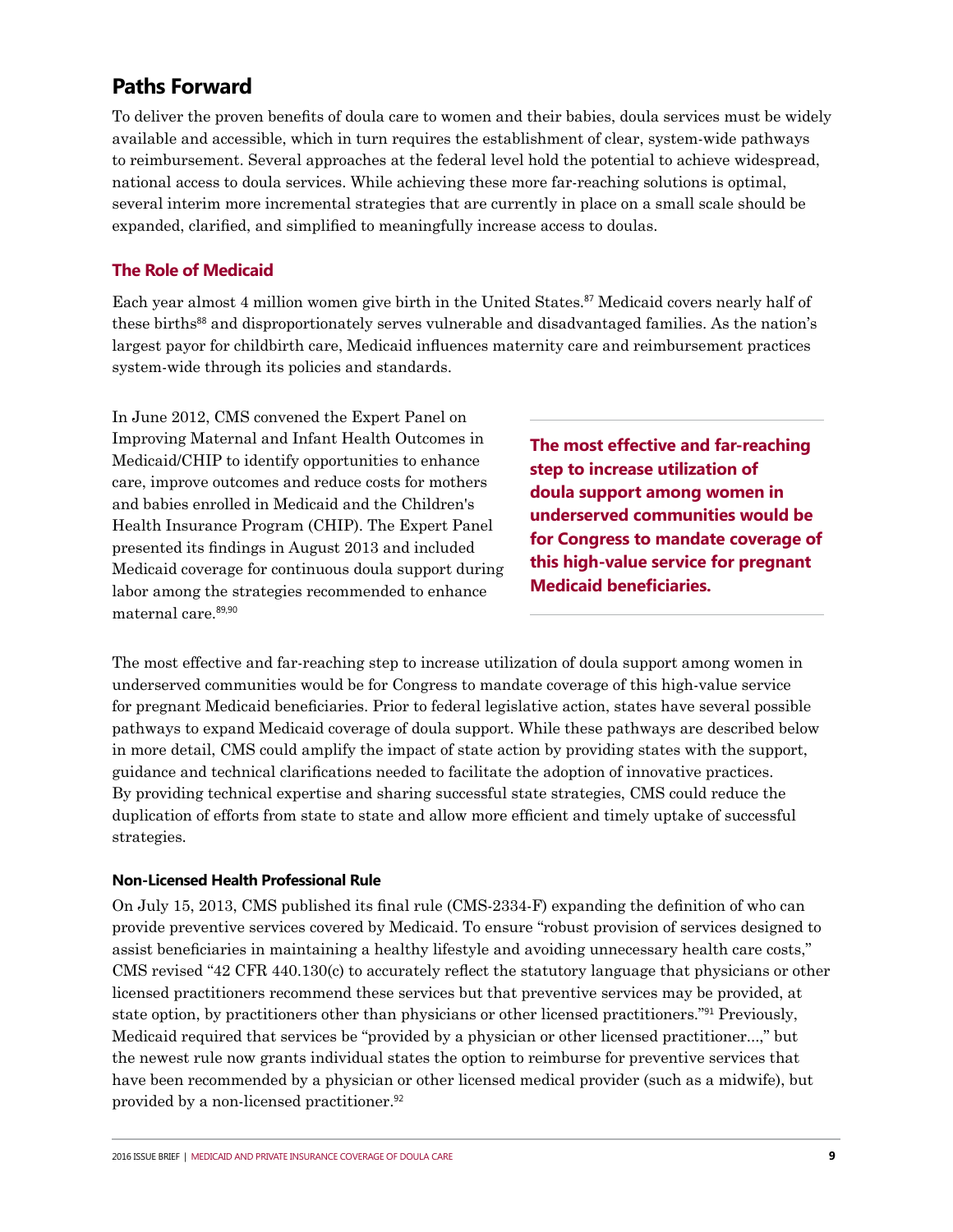In order to be approved to cover non-licensed preventive service providers, states must submit an amendment to their state Medicaid plan that includes the scope of services to be covered and who may provide them. The amendment must define practitioner qualifications, education, credentialing and any registration that the state will require.<sup>93</sup>

While no state has yet submitted a state plan amendment reflecting this revision, the rule change has opened a new pathway for state Medicaid agencies to reimburse community-based preventive services that could include doula support before, during and following labor and birth. Communitybased doulas often provide preventive services such as home visiting, care coordination, educational counseling and breastfeeding support, as well as continuous labor support, making this new rule a promising tool for authorizing funding for doula services.<sup>94</sup>

Several resources have been developed to help states and organizations develop a state plan amendment. CDC has created a technical assistance guide to support states seeking to utilize community health workers to provide preventive services<sup>95</sup> and two non-profit organizations, the Trust for America's Health and Nemours Health and Prevention Services, have developed a questionnaire to guide states or organizations through the process of working with state Medicaid offices to develop state plan amendments to include community health workers.<sup>96</sup>

## **Delivery System Reform Incentive Payment (DSRIP) Waivers**

Delivery System Reform Incentive Payment – DSRIP initiatives – are a category of Section 1115 waiver programs, which states can use to test innovative practices through a demonstration or pilot project. DSRIP programs aim to transform the Medicaid payment and delivery systems by linking funding with improvements meeting specific metrics. Programs may focus on developing infrastructure, system redesign and improvement in outcomes.<sup>97</sup> Because doula support has been demonstrated to improve outcomes in maternity care and studies suggest that it has the potential to reduce unnecessary spending, doula programs would be excellent candidates for inclusion in DSRIP initiatives. States should pursue the inclusion of projects to expand access to doulas under existing and new DSRIP programs as a strategy to improve maternal and infant outcomes while reducing costs.

#### **Existing State and Local Programs**

States exercise a broad range of approaches to determining which services are eligible for Medicaid coverage.<sup>98</sup> Some states and individual organizations have taken the lead in creating innovative ways for Medicaid to reimburse for doula services. Two states, Oregon in 2011 and Minnesota in 2013, passed legislation leading to authorization of Medicaid coverage of doula services in those states, through the process of applying for and obtaining a waiver from CMS.<sup>99</sup> Both states have been taking steps to identify or create certifying bodies, registration procedures, core competencies, scope of services, supervision arrangements and reimbursement procedures. Because of the extensive work involved in developing the needed infrastructure, it has taken significant time for these states to begin reimbursement.

At this time, few doulas, if any, have actually received reimbursement in either Oregon or Minnesota. Challenges have included identifying the mechanism for a non-licensed service provider to receive payment and locating and making arrangements with licensed providers who are required to serve as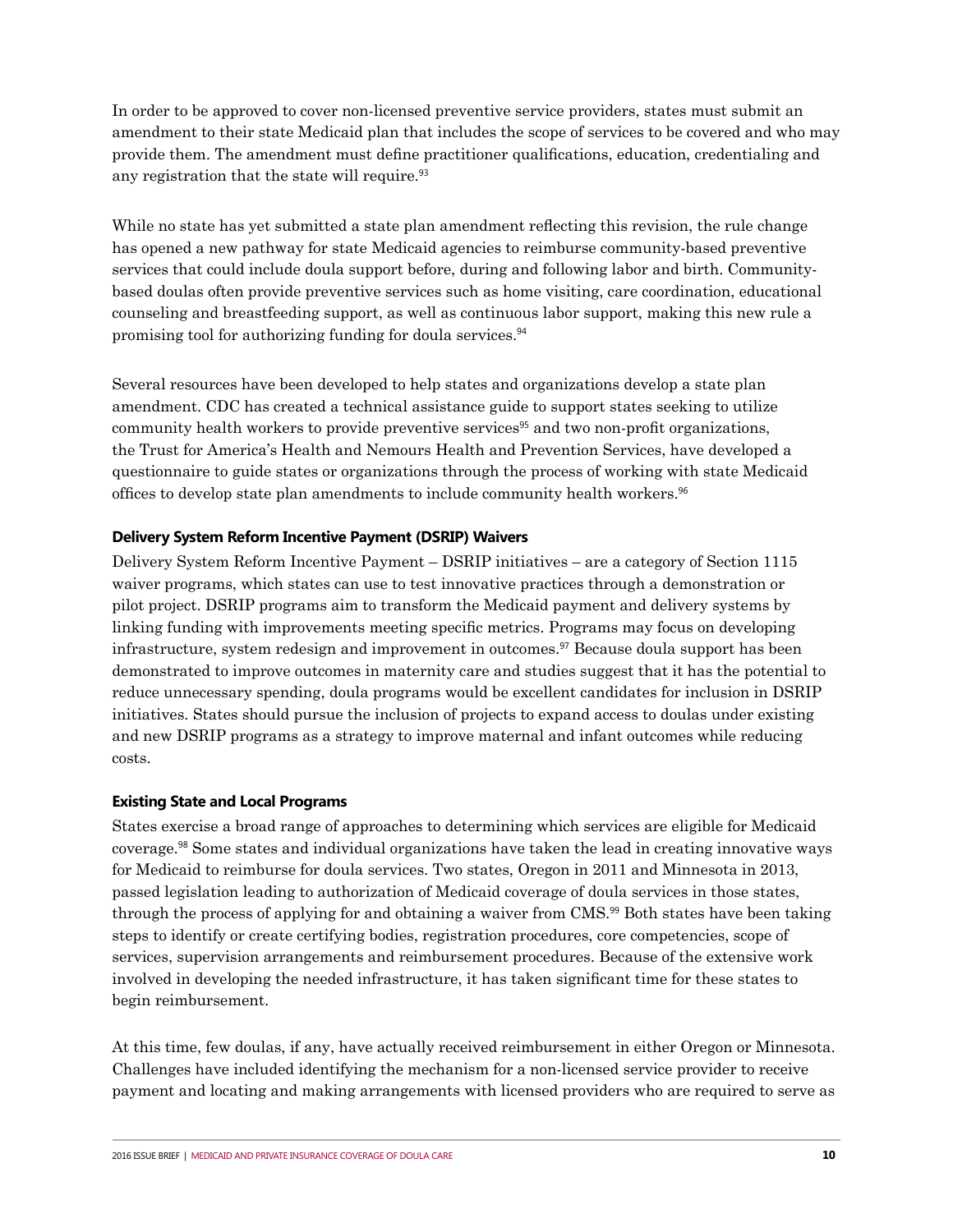a conduit for reimbursement. For example, in Oregon doulas must register with the state to be eligible for reimbursement, but must also work with a health care provider (physician or certified nurse-midwife) who submits a request for their reimbursement. The physician or midwife receives the reimbursement and must then pay the doula. This requires close collaboration between the doula and the health care provider, which may not always be possible and may limit available services. Usually, a doula works independently or for an agency and provides services to women, who have many different maternity care providers, making this model of reimbursement potentially burdensome for maternity care providers, doulas and women.

In Minnesota, in the year after doula coverage went into effect, evaluation researchers have documented a number of challenges to implementation, including a number of difficulties with becoming an enrolled provider. Most community-based doulas work for agencies rather than as individuals, but as of the writing of this brief, there was no provision to allow agencies to contract with Medicaid, only individual providers. Doulas and agencies were unclear as to the documentation required for payment of claims for doula services, which differed from one Medicaid managed care organization to another. Minnesota doulas noted the need for a formal coordination structure to allow various parties to work together to resolve issues related to the registry/credentialing (Minnesota Department of Health) and payment, including for sustainable levels of reimbursement (Minnesota Department of Health Services).<sup>100</sup>

In several parts of the country, doula programs run by independent agencies or non-profit organizations have developed innovative strategies to secure funding and serve women by contracting directly with Medicaid managed care organizations in their area. Because this information is not tracked, the extent of these local arrangements is unknown. Uzazi Village's Sister Doula program in Kansas City, Missouri, is an example of such a model (see box).

# **Innovative Programs**

Small-scale programs have been successfully providing doula services to some low-income women, but limited funding constrains their impact and sustainability. New reimbursement policies would provide much-needed financial stability and would greatly increase the number of women who could be served. Below are a few examples of programs currently providing services.

**HealthConnect One** developed and implemented a program in about 50 sites across the country. In this model, trusted community members complete a 20-session doula training course supplemented with additional information and skills such as breastfeeding counseling and childbirth education. Doulas begin meeting with clients as early in pregnancy as possible, provide home visits and attend health care visits with clients during the prenatal period. Doulas assist clients during labor and birth, and then continue with intensive home visits in the weeks and months following birth for up to two years.101 These programs have been supported by grants from HRSA and private foundations.

**Uzazi Village** was established in Kansas City, Missouri, to increase perinatal health equity in the urban core and eliminate disparities in urban at-risk populations. Uzazi Village's Sister Doula program pairs pregnant women enrolled in Medicaid with community members who have been specially trained in an eight-week course as perinatal doulas. The training includes breastfeeding peer counseling, birth and postpartum doula care, childbirth education and contraception counseling. In addition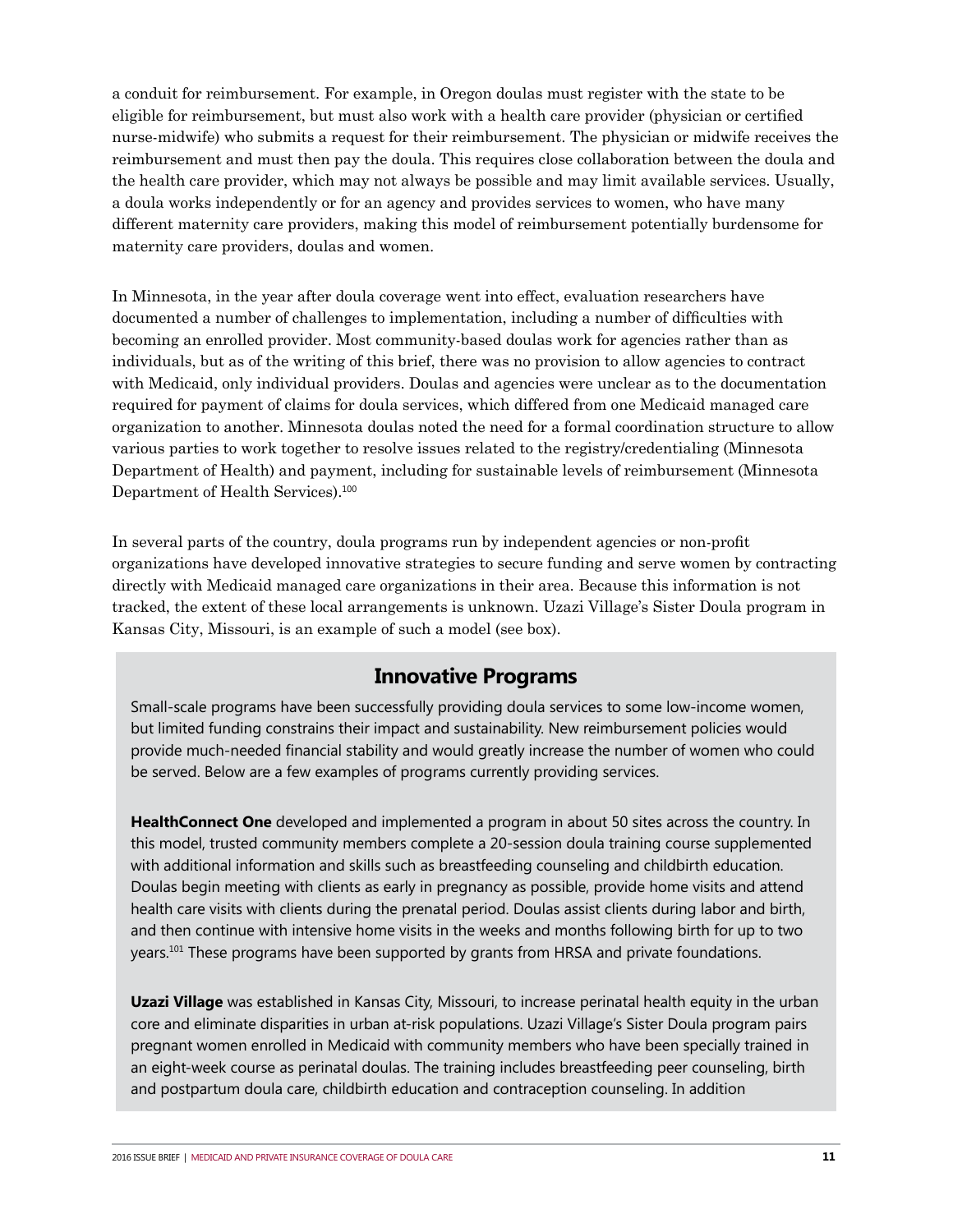to providing culturally appropriate care to their clients, Uzazi Village seeks to develop the next generation of birth workers of color, ensuring that the workforce better reflects both the values of the community

and the population being served.102 Uzazi Village contracted directly with a local Medicaid managed care organization serving Kansas City to obtain reimbursement for Sister Doula services. Twentythree women are currently participating in the Sister Doula program. A study of the program's impact is underway. Full-scale implementation of Medicaid reimbursement would allow this and similar programs to increase their impact by reaching a significantly greater number of women.<sup>103</sup>

**Everyday Miracles** is a community-based program in Minneapolis, Minnesota, that provides doula support and other pregnancy-related services including childbirth education classes in three languages, mother support groups, prenatal yoga and access to car seats and breast pumps. Since its founding in 2003, Everyday Miracles has served over 3,000 clients. The women participating in their program have a cesarean rate of 17 percent, significantly lower than the national average (32.2 percent in 2014). Ninety-eight percent of their clients initiate breastfeeding and 72 percent continue past six months, compared with national averages of 75 percent and 43 percent, respectively. The firstyear evaluation of the Doula Access Project is now available and details the challenges, opportunities and impact of Minnesota's new Medicaid coverage option.<sup>104</sup>

#### **The Role of Private Insurance**

Private insurance plans should include services of a trained doula as a covered service, and state legislatures should pass legislation mandating private insurance coverage of doula services, as they have done for a broad range of services.<sup>105</sup> Anecdotal reports from advocates and doulas across the country indicate that no state legally mandates coverage of doula services at this time.

## **Options Impacting Both Medicaid and Private Insurance**

Private insurance plans can generally determine the scope of the coverage they provide, but under the Affordable Care Act, new private insurance plans are required to cover recommended preventive services without any cost-sharing by the consumer. Preventive services are identified by four agencies, including the USPSTF, and insurers must cover evidence-based services that receive an "A" or "B" rating, which indicates that the services have substantial or moderate benefits that outweigh any

harms. The USPSTF assesses clinical preventive services, such as counseling, screening tests and preventive medication.

The USPSTF should determine whether continuous labor support by a trained doula falls within the scope of their work, and if it does, they should carry out a review to determine whether continuous labor support by a trained doula meets their criteria for recommended, evidence-based, preventive services. Designation by the USPSTF as a recommended

**Private insurance plans should include services of a trained doula as a covered service, and state legislatures should pass legislation mandating private insurance coverage of doula services, as they have done for a broad range of services.**

preventive service would greatly expand inclusion of doula support under new private insurance plans and would make coverage of doula services optional for maternity coverage through traditional Medicaid programs and required for coverage under Medicaid expansion.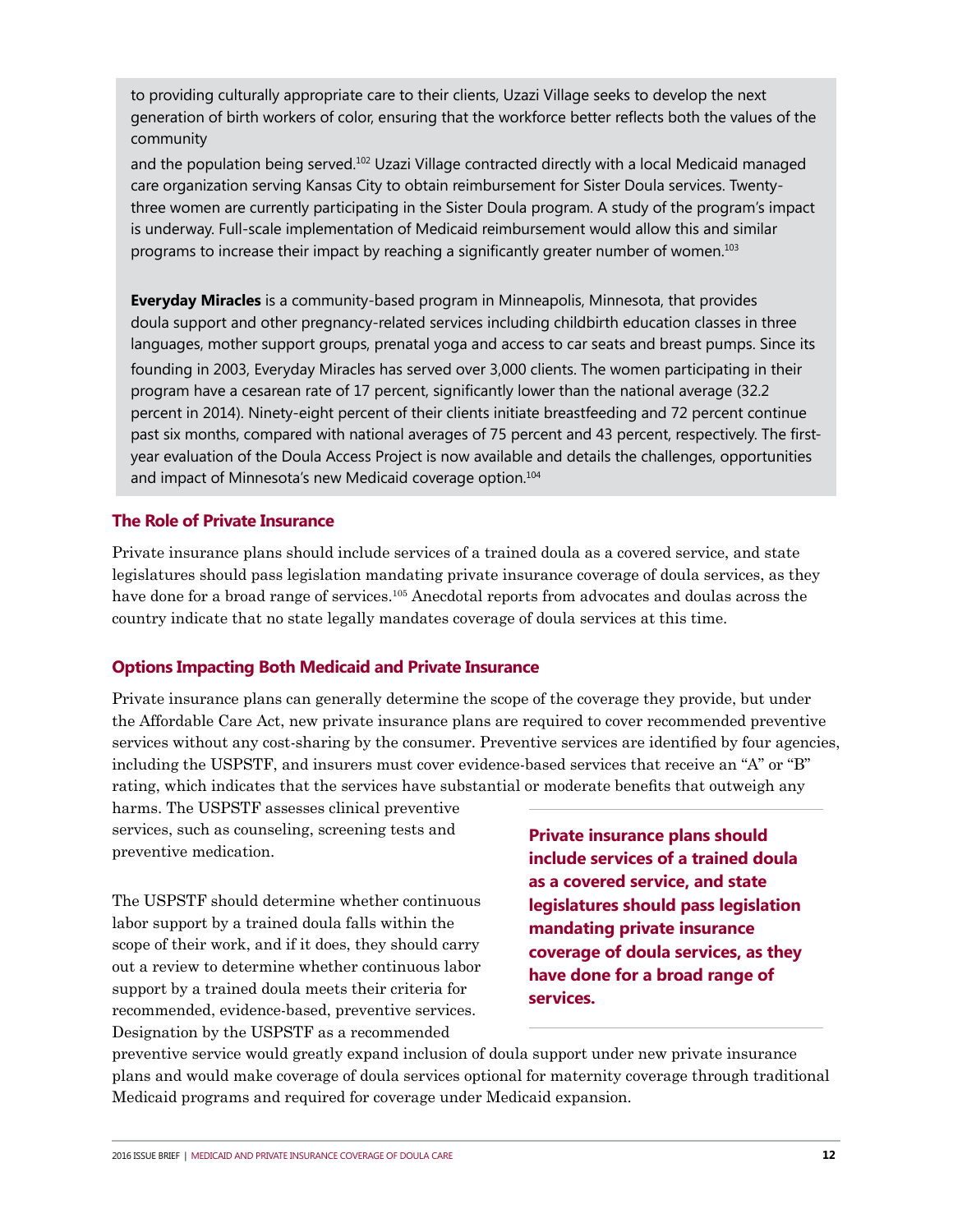Finally, innovative payment and delivery systems, such as those sponsored by the CMS Center for Medicare and Medicaid Innovation,<sup>106</sup> are another possible pathway to expanding access to doula services. The recent announcement of major public and private sector initiatives for reaching valuebased payment targets that accelerate movement to value-based care,107,108 and establishment of the Health Care Payment Learning & Action Network,<sup>109</sup> will further accelerate this innovation. To facilitate better performance, some innovative payment and delivery systems offer enhanced benefits for high-value services that are not otherwise covered. As relevant and possible, high-value doula services are an excellent candidate for inclusion as an enhanced benefit. Table 2 compares these options.

| <b>Strategy</b>                      | <b>Coverage Type</b>    | <b>Positives</b>                                                                                                                                                                                                                                                                             | <b>Negatives</b>                                                                                                                                                                                                                    |
|--------------------------------------|-------------------------|----------------------------------------------------------------------------------------------------------------------------------------------------------------------------------------------------------------------------------------------------------------------------------------------|-------------------------------------------------------------------------------------------------------------------------------------------------------------------------------------------------------------------------------------|
| Federal Legislation                  | Medicaid                | - Would efficiently settle issue<br>for all 50 states<br>- Would lead to greatest access                                                                                                                                                                                                     | - Could take a long time<br>- Requires concerted lobbying effort<br>- Politically challenging to achieve                                                                                                                            |
| <b>Federal Guidance</b>              | Medicaid                | - Would efficiently settle issue<br>for all 50 states                                                                                                                                                                                                                                        | - Not binding<br>- No leverage                                                                                                                                                                                                      |
| <b>USPSTF</b>                        | Medicaid and<br>Private | - National reach<br>- Would result in private insur-<br>ance and Medicaid expansion<br>reimbursement<br>- Would expand and affirm<br>evidence-based benefits of<br>doula services                                                                                                            | - Traditional state Medicaid plans<br>have option of covering USPSTF<br>recommended services without<br>cost-sharing and not all do so for all<br>services<br>- Doula services may not fit into<br>categories covered by the USPSTF |
| <b>Preventive Services</b><br>Rule   | Medicaid                | - Federal regulations already in<br>place<br>- No legislation required<br>- Potential collaboration with<br>other types of preventive service<br>providers would strengthen<br>advocacy and implementation<br>efforts<br>- Intended to address non-<br>licensed, community-based<br>services | - Requires state plan amendment,<br>which may be time consuming to<br>develop, submit, and obtain ap-<br>proval<br>- Each state has to develop guide-<br>lines independently<br>- Not clarified as applicable                       |
| State DSRIP Pro-<br>grams            | Medicaid                | - May move faster than federal<br>legislation or other national<br>solutions<br>- Able to address specifics of<br>each state's health care context                                                                                                                                           | - Requires signficant duplication of<br>effort across states<br>- Beneficiaries in states without<br>DSRIP programs lack access<br>- May not fit parameters of some<br>state DSRIP plans                                            |
| State Legislation                    | Medicaid and<br>Private | - May move faster than federal<br>legislation or other national<br>solutions<br>- Able to address specifics of<br>each state's regulatory, legisla-<br>tive, political and health care<br>context                                                                                            | - Requires signficant duplication of<br>effort across states<br>- Beneficiaries in states without<br>legislation lack access<br>- Requires political as opposed to<br>regulatory action                                             |
| Payment and Deliv-<br>ery Innovation | Medicaid and<br>Private | - Flexibly enables enhanced<br>benefits for high-value services<br>not otherwise covered<br>- CMS is authorized to scale up<br>successful innovation                                                                                                                                         | - To date, relevant programs that<br>might offer doula services as<br>enhanced benefit are limited (e.g.,<br>much innovation has been in Medi-<br>care)                                                                             |

*Table 2. Comparing Strategies to Expand Coverage of Doula Services*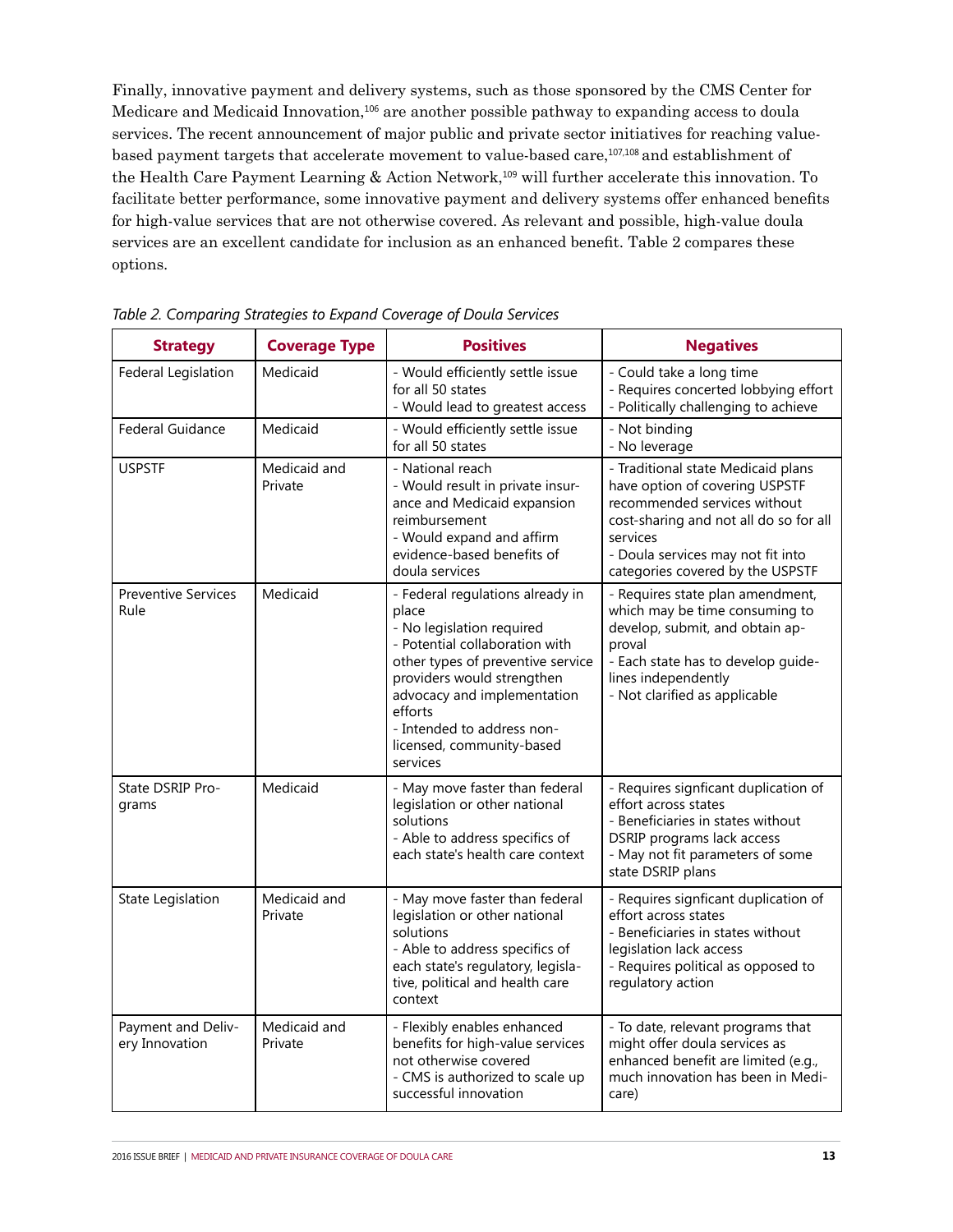# **Next Steps**

## **Federal Level Recommendations**

**1.** CMS should make continuous labor support by a trained doula a reimbursable service in all states, including by:

- ` Clarifying the appropriate current procedural terminology (CPT) code for obtaining reimbursement for doula services;
- ` Identifying doula support as a reimbursable preventive service delivered by non-licensed service providers who could be reimbursed through agencies or community health centers under 42 CFR §440.130(c);
- $\blacktriangleright$  Exploring and advancing strategies to integrate doulas into innovative payment and delivery systems; and
- ` Advancing reimbursement for continuous labor support by a trained doula within its ongoing Maternal and Infant Health Initiative.

**2.** The USPSTF should determine whether continuous labor support by a trained doula falls under the scope of its work and, if so, should undertake a scientific evidence review to determine if such care meets its criteria for recommended preventive services.

**3.** HRSA and CMS should explore and define clear pathways for community-based doulas to be reimbursed for home visits that provide preventive services including, but not limited to, health education, nutrition counseling and breastfeeding counseling.

**4.** The Agency for Healthcare Research and Quality should collaborate with stakeholders to develop, implement and seek National Quality Forum endorsement of an adaptation of the Hospital Consumer Assessment of Healthcare Providers and Systems (HCAHPS) survey suitable for measuring the experience of facility care of birthing women and newborns, including the dimension of access to supportive care during labor.

**5.** Given the complex and uneven approach across states to determine covered Medicaid services, Congress should include high-value birth doula services, inclusive of prenatal and postpartum home visits, among services mandated for Medicaid coverage.

# **State Level Recommendations**

**6.** States should seek CMS approval of state plan amendments to cover continuous labor support and home visits as reimbursable preventive services provided by non-licensed service providers under 42 CFR §440.130(c).

**7.** States should seek to include coverage of doula support under new and existing DSRIP programs

**8.** Medicaid managed care organizations and other health plans should offer doula services as a covered benefit, and states should enact legislation requiring plans to do so.

**9.** States should require health plans to include doula services within their covered benefits.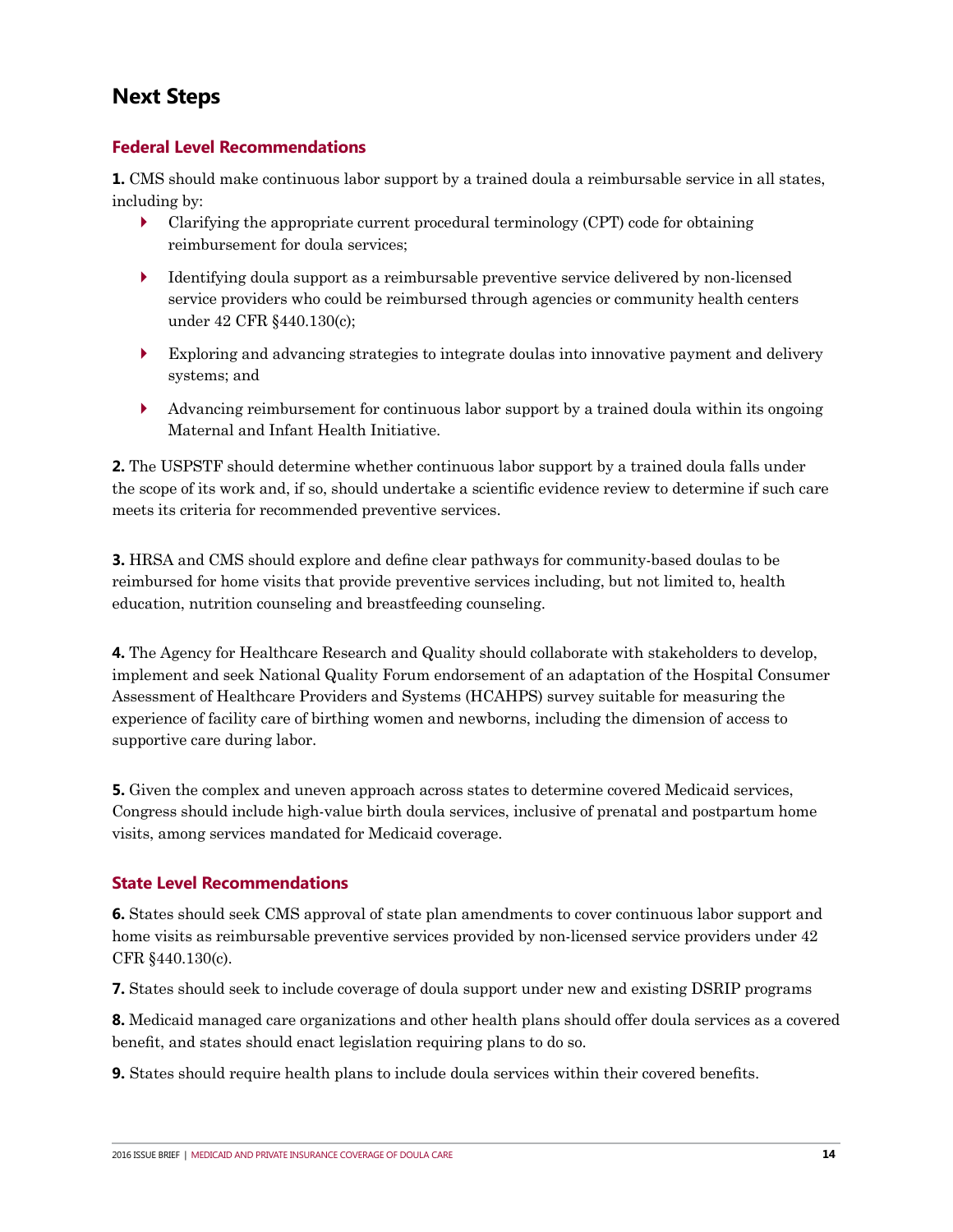#### **Community Level Recommendation**

**10.** Local governments, public and other safety net hospital systems, Medicaid managed care organizations, community health centers and other agencies and organizations should establish interdisciplinary teams to continue to explore and develop innovative approaches to making doula support available to women enrolled in Medicaid.

# **Conclusion**

Doula support is a proven strategy to improve health outcomes for mothers and babies, reduce disparities, engage and increase the satisfaction of those receiving care and improve the value of care. Recognizing the well-established benefits and the absence of identified harms of doula services, leading professional societies (e.g., ACOG, SMFM), agencies (e.g., CDC, HRSA and the CMS Expert Panel) and authors of the rigorous Cochrane review identify the value of increased access to this form of care. Multiple existing analyses anticipate a favorable return on investment for payors, considering just a subset of reduced costs. And many women desire but do not receive such care, pointing to unmet need for doula services.

Improving outcomes of mothers and babies and the experience of maternity care system-wide is imperative. Achieving measureable success will require better use of existing evidence-based practices. With the proliferation of pathways to increase access to doula support, this is a critical

time to bring well-established benefits of this form of care to many more women and babies. Because all childbearing women and babies can benefit from this cost-effective service, private and government insurers throughout the United States should make doula services widely available. The greatest priority, however, is to initiate policy changes to ensure access to doula support for vulnerable women who have the greatest need for support and the fewest options available to them.

**Private and government insurers throughout the United States should make doula services widely available. The greatest priority, however, is to initiate policy changes to ensure access to doula support for vulnerable women.**

#### **About Choices in Childbirth**

*Choices in Childbirth is a non-profit organization that works to ensure access to maternity care that is safe, healthy, equitable, and empowering. Our mission is to promote evidence-based, mother-friendly childbirth options through public education, advocacy, and innovative policy reform. Learn more at www.ChoicesinChildbirth.org.* 

#### **About the National Partnership for Women & Families**

*The National Partnership for Women & Families is a nonprofit, nonpartisan advocacy group dedicated to promoting fairness in the workplace, access to quality health care and policies that help women and men meet the dual demands of work and family. Founded in 1918, Childbirth Connection became a core program of the National Partnership in 2014. Childbirth Connection programs serve as a voice for the needs and interests of childbearing women and families, and work to improve the quality and value of maternity care through consumer engagement and health system transformation. Learn more at http://Transform.ChildbirthConnection.org or www.NationalPartnership.org.*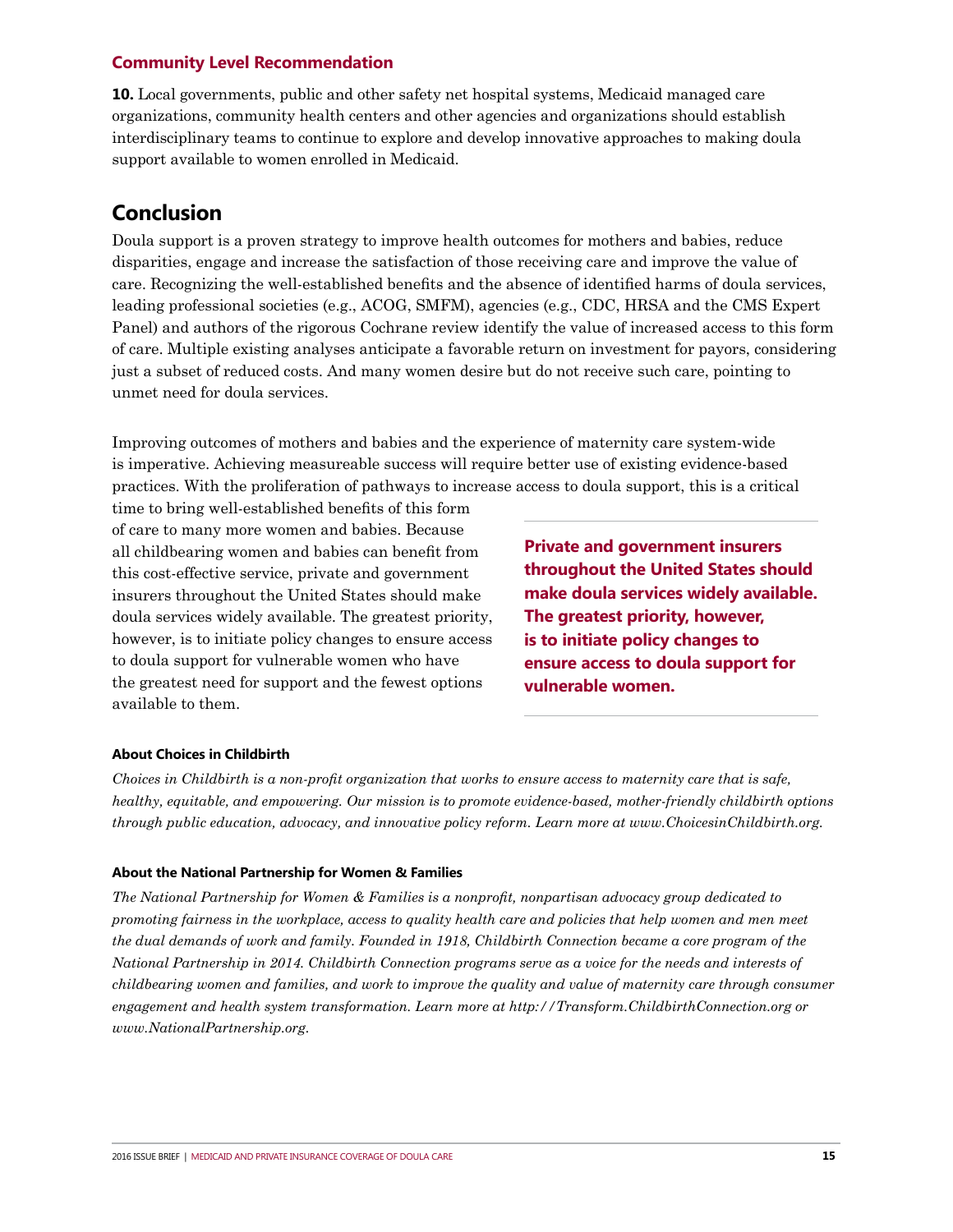# **Endnotes**

1 Tillman, T., Gilmer, R., & Foster, A. (2012). *Utilizing Doulas to Improve Birth Outcomes for Underserved Women in Oregon*. Oregon Health Authority. Retrieved 22 September 2015, from http://www.oregon.gov/oha/legactivity/2012/hb3311report-doulas.pdf

<sup>2</sup> Gentry, Q. M., Nolte, K. M., Gonzalez, A., Pearson, M., & Ivey, S. (2010). "Going beyond the call of doula": a grounded theory analysis of the diverse roles community-based doulas play in the lives of pregnant and parenting adolescent mothers. *Journal of Perinatal Education, 19*(4), 24-40.

<sup>3</sup> International Federation of Health Plans. (2014). *2013 Comparative Price Report: Variation in Medical and Hospital Prices by Country. Washington, DC:* Author. Retrieved 22 September 2015, from http://www.ifhp.com/1404121/

4 World Health Organization. *World Health Statistics 2014*. Geneva, Switzerland: WHO, 2014. Retrieved 22 September 2015, from http://apps.who.int/iris/ bitstream/10665/112738/1/9789240692671\_eng.pdf

<sup>5</sup> Creanga, A. A., Berg, C. J., Ko, J. Y., Farr, S. L., Tong, V. T., Bruce, F. C., & Callaghan, W. M. (2014). Maternal Mortality and Morbidity in the United States: Where Are We Now? *Journal of Women's Health (15409996), 23*(1), 3-9. doi:10.1089/jwh.2013.4617

6 Centers for Disease Control and Prevention. (2012). *Healthy People 2010: Final Review.* Hyattsville, MD: National Center for Health Statistics. Retrieved 22 September 2015, from http://www.cdc.gov/nchs/data/hpdata2010/hp2010\_final\_review.pdf

7 Agency for Healthcare Research and Quality. (n.d.) *National Quality Strategy.* Retrieved 22 September 2015, from http://www.ahrq.gov/workingforquality/ about.htm#aims

8 Hodnett, E.D., Gates, S., Hofmeyr, G.J., & Sakala, C. (2013). Continuous support for women during childbirth. *Cochrane Database of Systematic Reviews,* (7), doi:10.1002/14651858.CD003766.pub5

<sup>9</sup> Berghella, V., Baxter, J., & Chauhan, S. (2008). Evidence-based labor and delivery management. *American Journal of Obstetrics & Gynecology, 199*(5), 445-454.

10 American College of Obstetricians and Gynecologists. (2014). Obstetric care consensus no. 1: safe prevention of the primary cesarean delivery. *Obstetrics & Gynecology, 123*(3), 693-711. doi:10.1097/01.AOG.0000444441.04111.1d

11 See note 8.

<sup>12</sup> Gruber, K. J., Cupito, S. H., & Dobson, C. F. (2013). Impact of Doulas on Healthy Birth Outcomes. *Journal of Perinatal Education, 22*(1), 49-58. doi:10.1891/1058-1243.22.1.49

<sup>13</sup> Vonderheid, S.C., Kishi, R., Norr, K.F., & Klima, C. (2011). Group prenatal care and doula care for pregnant women. In A. Handler, J. Kennelly, & N. Peacock (Eds.), Reducing racial/ethnic disparities in reproductive and perinatal outcomes (pp. 369–399). New York: Springer Publishing.

14 See note 8.

<sup>15</sup>Gregory, K. D., Jackson, S., Korst, L., & Fridman, M. (2012). Cesarean versus Vaginal Delivery: Whose Risks? Whose Benefits? *American Journal of Perinatology, 29*(1), 7-17. doi:10.1055/s-0031-1285829

<sup>16</sup> Anim-Somuah, M. (2011). Epidural versus non-epidural or no analgesia in labour. *Cochrane Database of Systematic Reviews*, (12), doi:10.1002/14651858. CD000331.pub3

17 O'Mahony, F. (2010). Choice of instruments for assisted vaginal delivery. *Cochrane Database of Systematic Reviews,* (11), doi:10.1002/14651858.CD005455. pub2

 $18$  See note 8.

19 HealthConnect One. (2014). *The Perinatal Revolution*. Chicago, IL. Retrieved 22 September 2015, from http://www.healthconnectone.org/pages/white\_ paper\_\_the\_perinatal\_revolution/362.php

<sup>20</sup> Wolman, W., Chalmers, B., Hofmeyr, J., & Nikodem, V. (1993). Postpartum depression and companionship in the clinical birth environment: A randomized, controlled study. *American Journal of Obstetrics & Gynecology, 168*(5), 1388-1393.

<sup>21</sup> Trotter, C., Wolman, W. L., Hofmeyr, J., Nikodem, C., & Turton, R. (1992). The effect of social support during labour on postpartum depression. *South African Journal of Psychology, 22*(3), 134-139.

22 Buckley, S.J. (2015). *Hormonal physiology of childbearing: Evidence and implications for women, babies, and maternity care.* Washington, DC: Childbirth Connection Programs, National Partnership for Women & Families. Retrieved 22 September 2015, from http://www.childbirthconnection.org/ **HormonalPhysiology** 

<sup>23</sup> Goer H., & Romano A. (2012). Optimal care in childbirth: The case for a physiologic approach. Seattle, WA: Classic Day.

24 Hamilton, B.E., Martin, J.A., Osterman, M.J., & Curtin, S.C. (2015). *Births: Preliminary data for 2014*. National Vital Statistics Reports, 64(6). Hyattsville, MD: National Center for Health Statistics.

<sup>25</sup> Childbirth Connection. (2012). Vaginal or cesarean birth: What is at stake for women and babies? A best evidence review. New York, NY: Author. Retrieved 22 September 2015, from http://transform.childbirthconnection.org/wp-content/uploads/2013/02/Cesarean-Report.pdf

26 See note 15.

 $27$  See note 10.

28 See note 25.

- <sup>29</sup> See note 15.
- <sup>30</sup> See note 5.

<sup>31</sup> Kuklina, E. V., Meikle, S. F., Jamieson, D. J., Whiteman, M. K., Barfield, W. D., Hillis, S. D., & Posner, S. F. (2009). Severe obstetric morbidity in the United States: 1998–2005. *Obstetrics & Gynecology, 113(*2 Pt 1), 293.

 $32$  See note 25.

<sup>3</sup> Silver, R. M., Landon, M. B., Rouse, D. J., Leveno, K. J., Spong, C. Y., Thom, E. A., ... & National Institute of Child Health and Human Development Maternal– Fetal Medicine Units Network. (2006). Maternal morbidity associated with multiple repeat cesarean deliveries. *Obstetrics & Gynecology, 107*(6), 1226-1232.

34 Sakala, C., & Corry, M. (2008). Evidence-Based Maternity Care: What It Is and What It Can Achieve. New York, NY: Milbank Memorial Fund. Retrieved 22 September 2015, from http://www.childbirthconnection.org/pdfs/evidence-based-maternity-care.pdf

35 Getahun, D., Oyelese, Y., Salihu, H. M., & Ananth, C. V. (2006). Previous cesarean delivery and risks of placenta previa and placental abruption. *Obstetrics & Gynecology, 107*(4), 771-778.

36 Hansen, A. K., Wisborg, K., Uldbjerg, N., & Henriksen, T. B. (2007). Elective caesarean section and respiratory morbidity in the term and near-term neonate.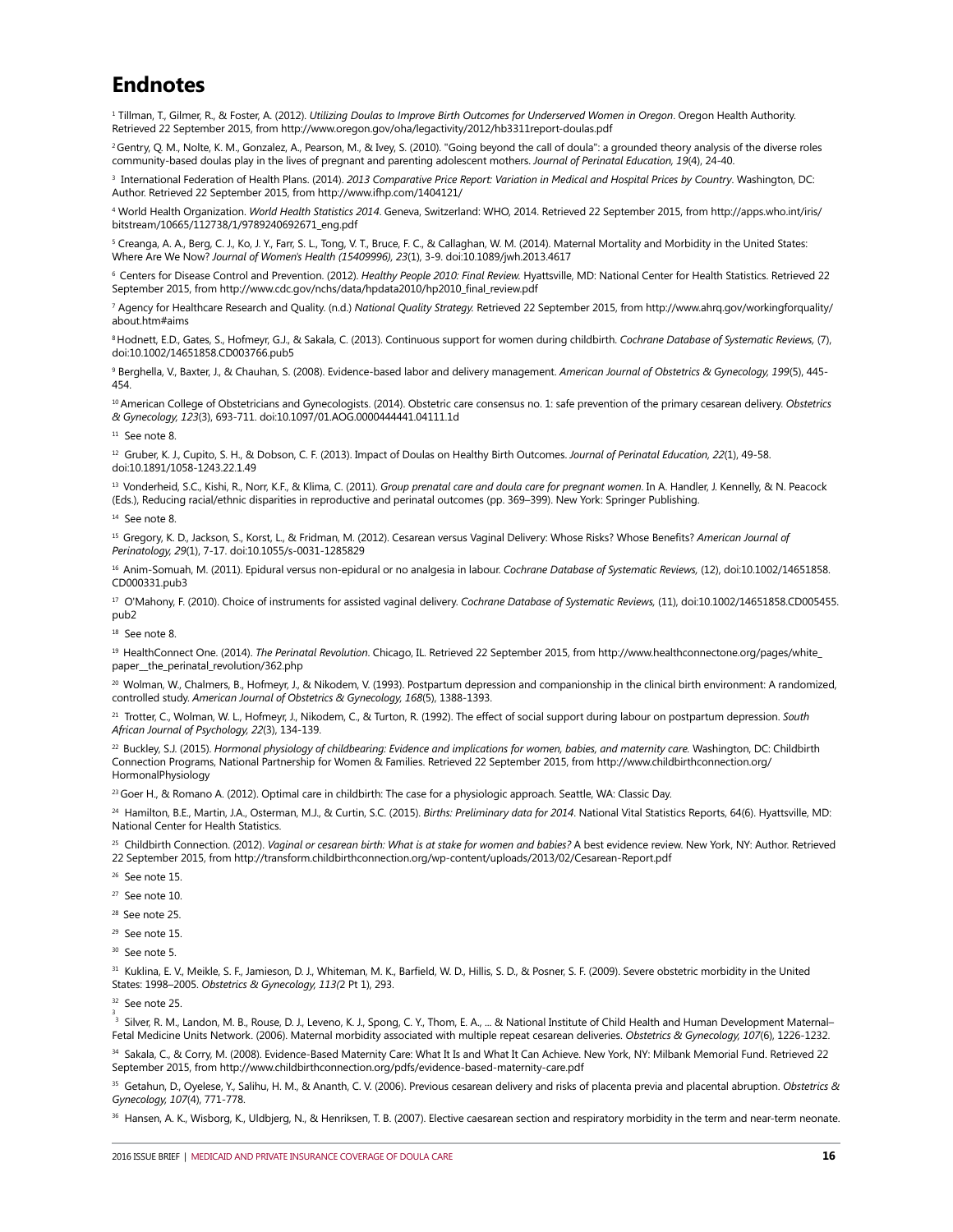*Acta Obstetricia et Gynecologica Scandinavica, 86*(4), 389-394.

<sup>37</sup> Thavagnanam S, Fleming J, Bromley A, et al. (2008). A meta‐analysis of the association between Caesarean section and childhood asthma. *Clinical & Experimental Allergy, 38*(4), 629-633.

38 Li, Y., Tian, Y., Zhu, W., Gong, J., Gu, L., Zhang, W., ... & Li, J. (2014). Cesarean delivery and risk of inflammatory bowel disease: a systematic review and meta-analysis. *Scandinavian Journal of Gastroenterology, 49*(7), 834-844.

39 Cardwell CR, Stene LC, Joner G, et al. (2008). Caesarean section is associated with an increased risk of childhood-onset type 1 diabetes mellitus: a metaanalysis of observational studies. *Diabetologia, 51*(5), 726-735.

<sup>40</sup> Bager P, Wohlfahrt J, & Westergaard T. (2008). Caesarean delivery and risk of atopy and allergic disesase: meta‐analyses. *Clinical & Experimental Allergy, 38*(4), 634-642.

<sup>41</sup> Curran, E. A., O'Neill, S. M., Cryan, J. F., Kenny, L. C., Dinan, T. G., Khashan, A. S., & Kearney, P. M. (2015). Research Review: Birth by caesarean section and development of autism spectrum disorder and attention‐deficit/hyperactivity disorder: a systematic review and meta‐analysis. *Journal of Child Psychology and Psychiatry, 56*(5), 500-508.

42 Darmasseelane, K., Hyde, M. J., Santhakumaran, S., Gale, C., & Modi, N. (2014). Mode of delivery and offspring body mass index, overweight and obesity in adult life: a systematic review and meta-analysis. *PloS One, 9*(2), e87896.

43 See note 8.

44 Edwards, R. C., Thullen, M. J., Korfmacher, J., Lantos, J. D., Henson, L. G., & Hans, S. L. (2013). Breastfeeding and complementary food: randomized trial of community doula home visiting. *Pediatrics, 132*(Supplement 2), S160-S166.

<sup>45</sup> See note 19.

<sup>46</sup> Mottl-Santiago, J., Walker, C., Ewan, J., Vragovic, O., Winder, S., & Stubblefield, P. (2008). A hospital-based doula program and childbirth outcomes in an urban, multicultural setting. *Maternal and Child Health Journal, 12*(3), 372-377.

47 Hans, S. L., Thullen, M., Henson, L. G., Lee, H., Edwards, R. C., & Bernstein, V. J. (2013). Promoting positive mother–infant relationships: A randomized trial of community doula support for young mothers. *Infant Mental Health Journal, 34*(5), 446-457.

48 See note 20.

49 Bartick, M. C., Stuebe, A. M., Schwarz, E. B., Luongo, C., Reinhold, A. G., & Foster, E. M. (2013). Cost analysis of maternal disease associated with suboptimal breastfeeding. *Obstetrics & Gynecology, 122*(1), 111-119.

50 Stuebe, A. (2009). The risks of not breastfeeding for mothers and infants. *Reviews in Obstetrics and Gynecology, 2*(4), 222.

 $51$  See note 19

<sup>52</sup> Shealy, K. R., Li, R., Benton-Davis, S., & Grummer-Strawn, L. M. (2005). *The CDC guide to breastfeeding interventions*. Atlanta, GA: U.S. Department of Health and Human Services, Centers for Disease Control and Prevention.

53 See note 22.

<sup>54</sup> See note 19.

<sup>55</sup> See note 1.

56 See note 19.

57 Declercq, E.R., Sakala, C., Corry, M.P., Applebaum, S., & Herrlich, A. (2013). *Listening to Mothers III: Pregnancy and Birth*. New York: Childbirth Connection. Retrieved 22 September 2015, from http://www.childbirthconnection.org/article.asp?ck=10450

58 Ibid.

<sup>59</sup> See note 12.

<sup>60</sup> Breedlove, G. (2005). Perceptions of social support from pregnant and parenting teens using community-based doulas. *Journal of Perinatal Education, 14*(3), 15.

61 See note 2.

62 See note 12.

<sup>63</sup> Hodnett, E. D. (2002). Pain and women's satisfaction with the experience of childbirth: a systematic review. American Journal of Obstetrics & Gynecology, *186*(5), S160-S172.

<sup>64</sup> Cook, K., & Loomis, C. (2012). The impact of choice and control on women's childbirth experiences. *Journal of Perinatal Education*, 21(3), 158.

<sup>65</sup> See note 57.

<sup>66</sup> Rance, S., McCourt, C., Rayment, J., Mackintosh, N., Carter, W., Watson, K., & Sandall, J. (2013). Women's safety alerts in maternity care: is speaking up enough? *BMJ Quality and Safety in Health Care*; 0:1–8.

67 Amnesty International. (2010). *Deadly Delivery: The Maternal Health Care Crisis in the USA*. New York: Amnesty International USA. Retrieved 22 September 2015, from http://www.amnestyusa.org/deadlydelivery

68 Rau, J. (2013, Nov. 14). Nearly 1,500 Hospitals Penalized Under Medicare Program Rating Quality. *Kaiser Health News*. Retrieved 22 September 2015, from

www.kaiserhealthnews.org/stories/2013/november/14/value-based-purchasing-medicare.aspx

69 Wier, L.M., & Andrews, R.M. (2011). The National Hospital Bill: The Most Expensive Conditions by Payer, 2008. HCUP Statistical Brief #107. Rockville, MD; Agency for Healthcare Research and Quality. Retrieved 22 September 2015, from http://www.hcup-us.ahrq.gov/reports/statbriefs/sb107.pdf

70 See note 25.

71 Agency for Healthcare Research and Quality. (2012). *Healthcare Cost and Utilization Project (HCUP) National Inpatient Sample (NIS)* [data file]. Retrieved 12 December 2015, from http://hcupnet.ahrq.gov

72 See note 1.

<sup>73</sup> Kozhimannil, K. B., Hardeman, R. R., Attanasio, L. B., Blauer-Peterson, C., & O'Brien, M. (2013). Doula care, birth outcomes, and costs among Medicaid beneficiaries. *American Journal of Public Health, 103*(4), e113-e121.

74 Chapple, W., Gilliland, A., Li, D., Shier, E., & Wright, E. (2013). An economic model of the benefits of professional doula labor support in Wisconsin births. *WMJ, 112*(2), 58-64.

75 See note 1.